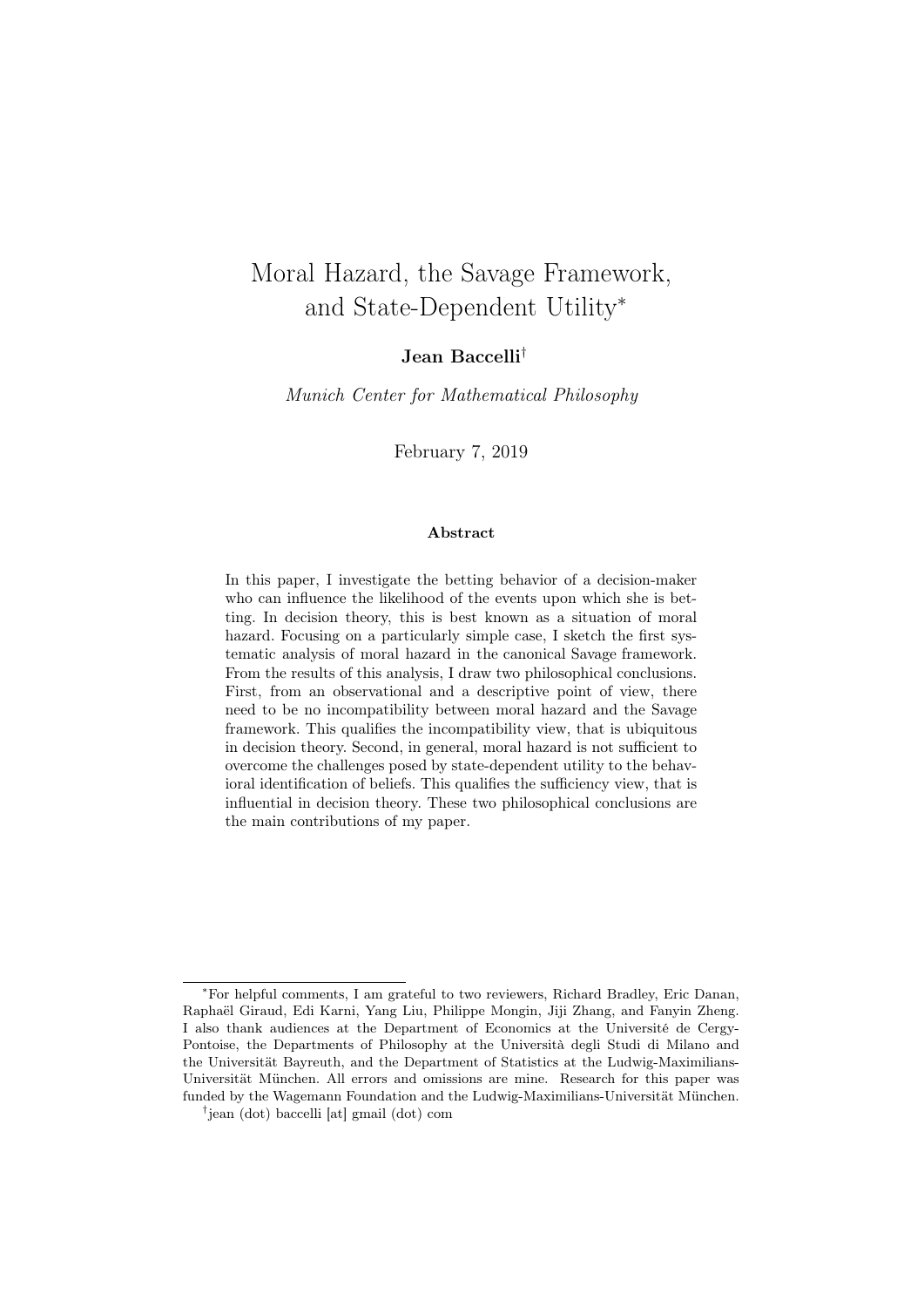#### Introduction

Consider a decision-maker whose actions can affect the likelihood of some events. For instance, consider a manager and the event that one of her employees be promoted. Given her direct authority over the matter, the manager might have outright control over this event, i.e., be able to make it occur with any probability ranging from 0 to 1. Similarly, she might have at least some influence over the event that the employee of one of her colleagues' be promoted, i.e., be able to make it occur with any probability in some strict sub-interval of  $[0, 1]$ . For instance, it might be by default equally likely than not that the promotion will occur. But she might be able to provide her colleague with persuasive recommendations in one direction or the other, with the result of making the event occur with, say, any probability ranging from  $\frac{1}{4}$  to  $\frac{3}{4}$ . Some other promotions might, by contrast, be entirely out of the reach of her influence, e.g., because she does not know the relevant manager. These definitions for "control" and "influence" generalize from one event to a set of events. Consequently, a decision-maker can be understood as having full, partial, or no control (respectively, influence) over an algebra of events, thus covering a rich variety of concrete situations.[1](#page-1-0)

Consider a decision-maker having at least partial influence over an algebra of events—full control thus being a limit case, rather than the exclusive case of interest. Assume that an outside observer has as a goal to identify the beliefs which the decision-maker holds, e.g., under the form of subjective probability values, regarding the likelihood of these events. The observer might have this goal for several reasons—for instance, he wants to use these beliefs in his own decision-making. Crucially, assume that he cannot observe the actions by which the decision-maker can exert her influence over the events. In terms of the example above, this is the case if, e.g., he is simply unaware of the fact that the decision-maker is the manager of the first employee and able to give recommendations to the manager of the second. Assume that all he can observe is the betting behavior of the decisionmaker. By betting behavior, I mean her choices between all conceivable bets on the events in question. I understand bets abstractly, as functions from the set of events (here, the various promotions possible) into some set of payoffs between which she proves not indifferent (e.g., various sums of money).[2](#page-1-1)

As the following example suggests, the payoffs of the bets will give the decision-maker incentives to exert her influence in different directions. If

<span id="page-1-0"></span><sup>&</sup>lt;sup>1</sup>This contrast between control and influence is taken from Drèze and Rustichini, [1999.](#page-21-0) The convexity assumption (all values in the interval) can be considered an idealization.

<span id="page-1-1"></span><sup>&</sup>lt;sup>2</sup>Given the topic under consideration, it is best to depart from traditional terminology and speak of "bets" instead of (Savagian) "acts". Otherwise, in general, one would need to distinguish between "acts" and "actions", which is unnatural and cumbersome (more on this in fn. [8\)](#page-6-0). Relatedly, in my paper, "bets" will be understood as generally as (Savagian) "acts" usually are, not as restrictively as some decision theorists recommend. I have in mind those for whom bets are binary acts (see, e.g., Ghirardato and Marinacci, [2001,](#page-22-0) p. 865).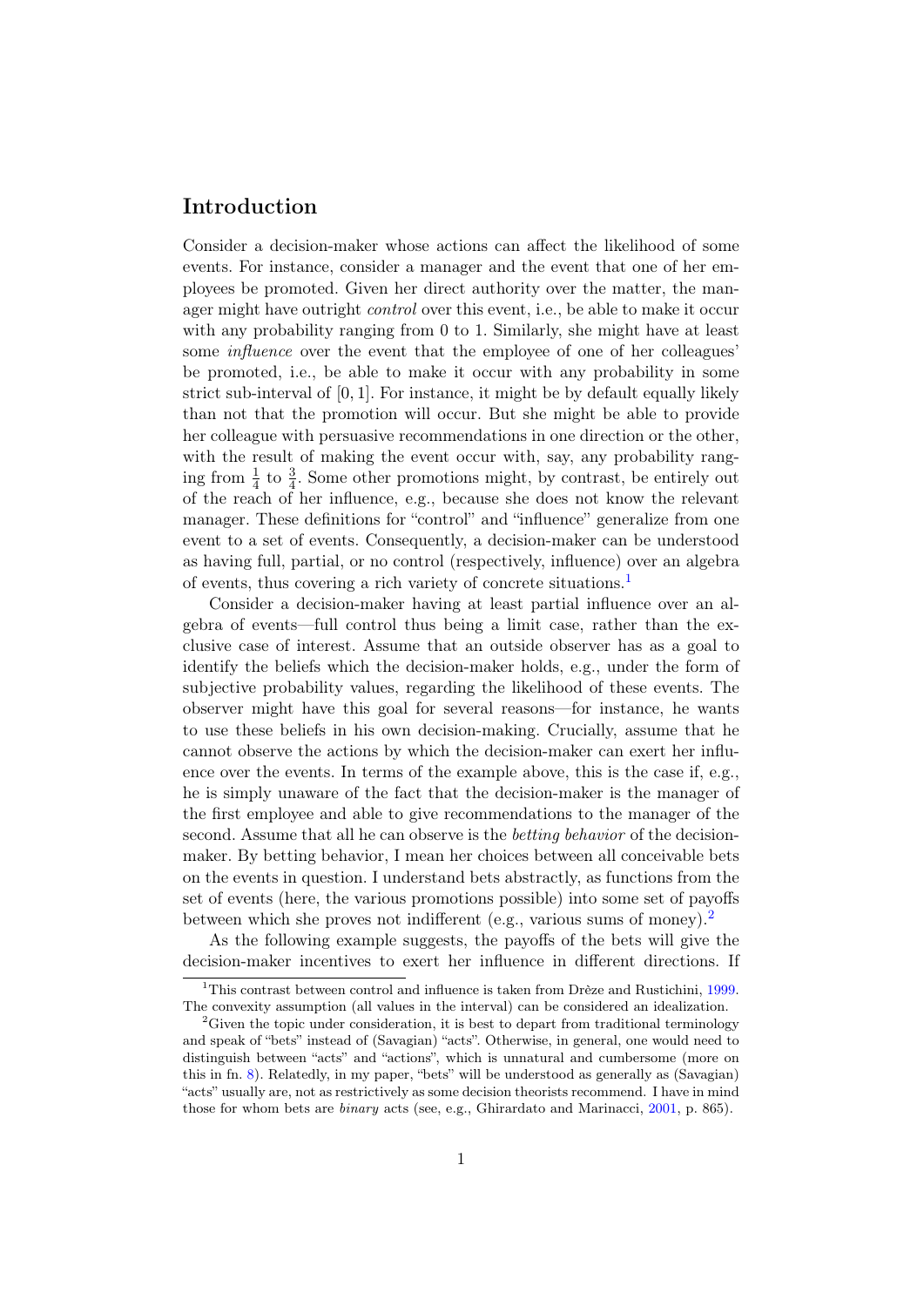presented with a bet offering her \$100 if her employee is promoted, \$0 otherwise, the decision-maker will, ceteris paribus, have an incentive to promote her employee so as to collect the \$100. Inversely, if the payoffs of this bet are swapped, she will have an incentive not to promote her employee. This will, in various ways to be detailed later, complicate the identification exercise. The complication is reminiscent of the so-called moral hazard cases investigated in several branches of economics, most famously in contract theory.[3](#page-2-0) Here is a typical example, coming from the theory of insurance contracts. By offering excessively high indemnities in the event of a house fire, an insurance company might induce its insurees into behaving more carelessly than otherwise, sometimes, even into setting their own houses on fire in order to collect the money. This would affect the probability of a house fire upon which the company had first calculated its insurance offer, therefore, its profits. Admittedly, although an insurance policy is comparable to a bet, there is an important difference between the typical moral hazard cases, that belong to game theory, and the situation under consideration here, that belongs to decision theory. Unlike an insurance company contracting with an insuree, an outside observer trying to analyze the decision-maker's betting behavior has no real stake in the situation, such as a profit function. By assumption, his only goal is to correctly identify her beliefs. This asymmetry notwithstanding, it is best to follow established terminology in categorizing the decision-theoretic situation under consideration as one of moral hazard.

Accordingly, within the present paper, call problem of moral hazard the problem consisting in identifying the beliefs which a decision-maker holds about some uncertain events, merely by observing how she would bet on these events, when, by some unobservable side actions, she can also influence the resolution of uncertainty, therefore, the likelihood of the events.<sup>[4](#page-2-1)</sup> My paper is concerned with investigating the problem of moral hazard, both mathematically and conceptually, in the canonical decision-theoretic framework of Savage (Savage, [1954,](#page-23-0) with a second revised edition in [1972\)](#page-23-1). As customary in decision theory, I distinguish between Savage's framework and Savage's own decision model within it, i.e., the classical subjective expected utility model. At this stage, suffice to say that the Savage framework exactly corresponds to the abstract betting environment just invoked. In this framework, only the betting behavior of the decision-maker is assumed observable. Besides, the framework is "purely subjective", in the sense that it neither explicitly nor implicitly lists any probabilistic notion among its observational primitives.

<span id="page-2-0"></span><sup>&</sup>lt;sup>3</sup>See, e.g., Hart and Hölmstrom, [1987.](#page-22-1) The kind of moral hazard problem that is closest to the decision theory problem examined in the present paper is the classic "hidden action" problem (see, e.g., Hart and Hölmstrom, [1987,](#page-22-1) p. 76).

<span id="page-2-1"></span><sup>&</sup>lt;sup>4</sup>More generally, the problem arises if the decision-maker *thinks* that her actions can influence the likelihood of the events, i.e., even if such is, in fact, not the case. Similarly, the standard no-influence case corresponds, in effect, to when the decision-maker thinks, rightly or wrongly, that none of her actions can influence the likelihood of the events.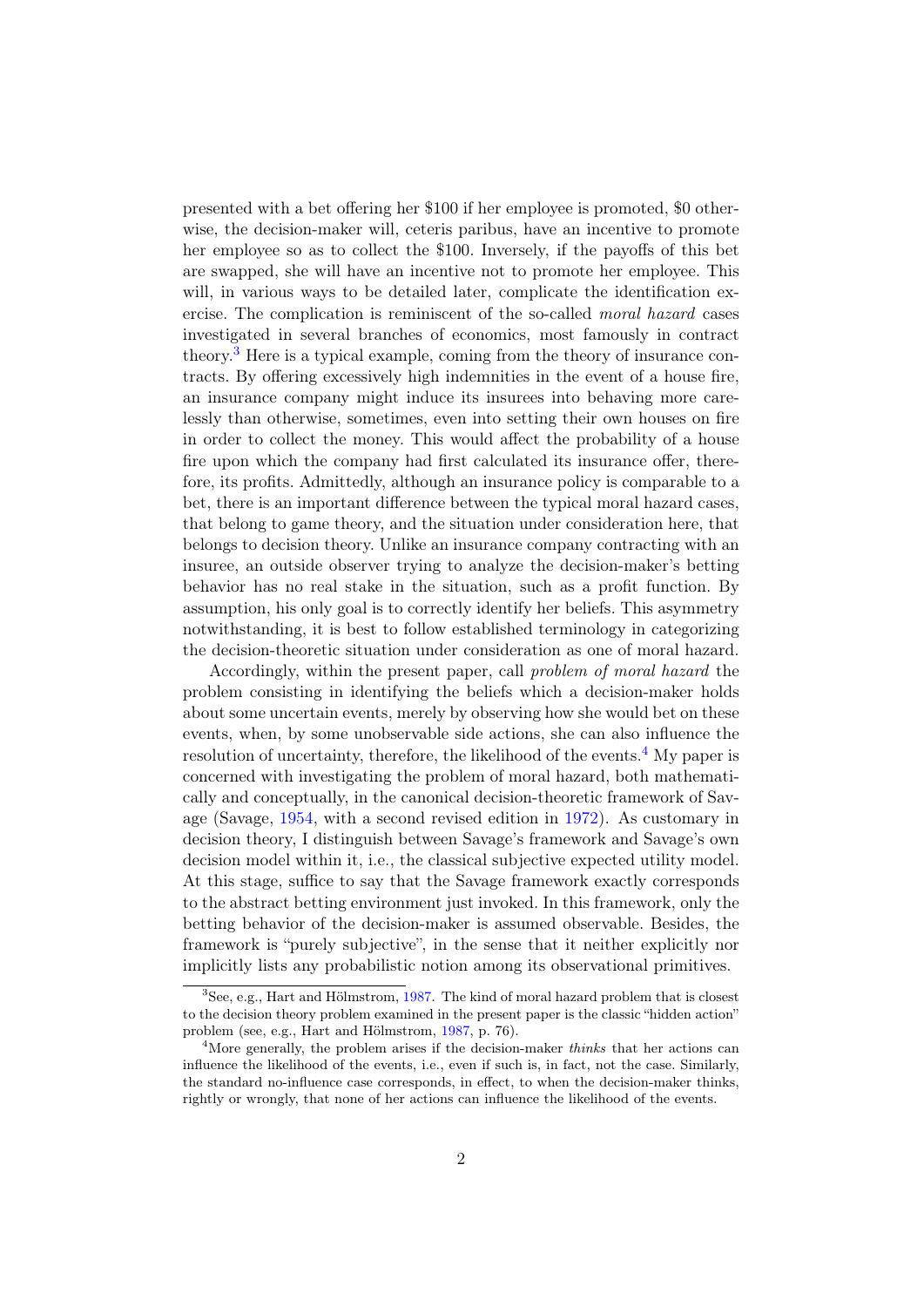Surprisingly, the decision-theoretic literature contains no systematic investigation of the problem of moral hazard in the canonical Savage framework. The two main pre-existing systematic investigations of this problem, due to Drèze (see especially Drèze, [1987a;](#page-21-1) also Drèze, [1961,](#page-21-2) as translated in Drèze, [1987b;](#page-21-3) Drèze and Rustichini, [1999,](#page-21-0) Drèze and Rustichini, [2004\)](#page-21-4) and Karni (see especially Karni, [2011a,](#page-23-2) Karni, [2011b;](#page-23-3) also Karni, [2006,](#page-22-2) Karni, [2013\)](#page-23-4), are both set in a non-Savagian framework.

Drèze's analysis is conducted in the so-called "Anscombe-Aumann framework" (Anscombe and Aumann, [1963\)](#page-21-5). In this framework, bets are defined not directly into the set of payoffs, but into the set of all possible probability distributions over the set of payoffs. There is not only, in general, an unwelcome "conceptual dissonance" (Alon and Schmeidler, [2014,](#page-21-6) p. 384) in thus trying to analyze subjective probabilities by taking some probability values for granted. There are also reasons, specific to the context of moral hazard, for considering this approach as too restrictive. The probability values that are taken for granted introduce a sub-class of events that, by definition, cannot be under the influence (let alone the control) of the decision-maker.

On the other hand, unlike Drèze, Karni does not take any probability value for granted. But the original framework in which his analysis is conducted suffers from another limitation. Unlike Drèze, Karni supposes that the actions by which the decision-maker can influence the likelihood of the events are observable. As Karni's results illustrate, this significant enrichment of the Savage framework does not, in the least, trivialize the identification exercise. However, it simply does not square with the problem of moral hazard as I have stated it. Besides, although Karni's approach is in some respects the closest to the economics of moral hazard, it is at variance with it in this particular respect. In the economics of moral hazard, the relevant actions are supposed impossible—alternatively: too costly—to observe.[5](#page-3-0)

I have two main motivations for following in the footsteps of Drèze and Karni by investigating the problem of moral hazard in the Savage framework. My main contributions can be stated with reference to each of them.

First, I want to assess the widespread claim according to which there is an incompatibility between moral hazard and not just Savage's own decision model, but his very framework. This claim is found most easily in the

<span id="page-3-0"></span> ${}^{5}$ Karni's approach is nonetheless the closest to the economics of moral hazard inasmuch as (as I discuss in more detail on p.  $6$ ), unlike Drèze's approach, it accommodates actions with variable intrinsic utilities. Arguably, this is the main source of the incentive compatibility problem central to the economics of moral hazard. Regarding the unobservability issue, Karni writes (Karni, [2006,](#page-22-2) p. 335): "[t]he position taken here is that, whether or not actions are observable by a second party, decision-makers are aware of the actions they may take and have well-defined preference relations on action-bet pairs". But thus retreating to the introspective point of view is in tension with emphasizing, which Karni justifiedly does, the significance of his identification results from the observational point of view. It would be particularly interesting to try to generalize Karni's approach by supposing that the actions are observable, but only imperfectly so (as, e.g., choice probabilities could express).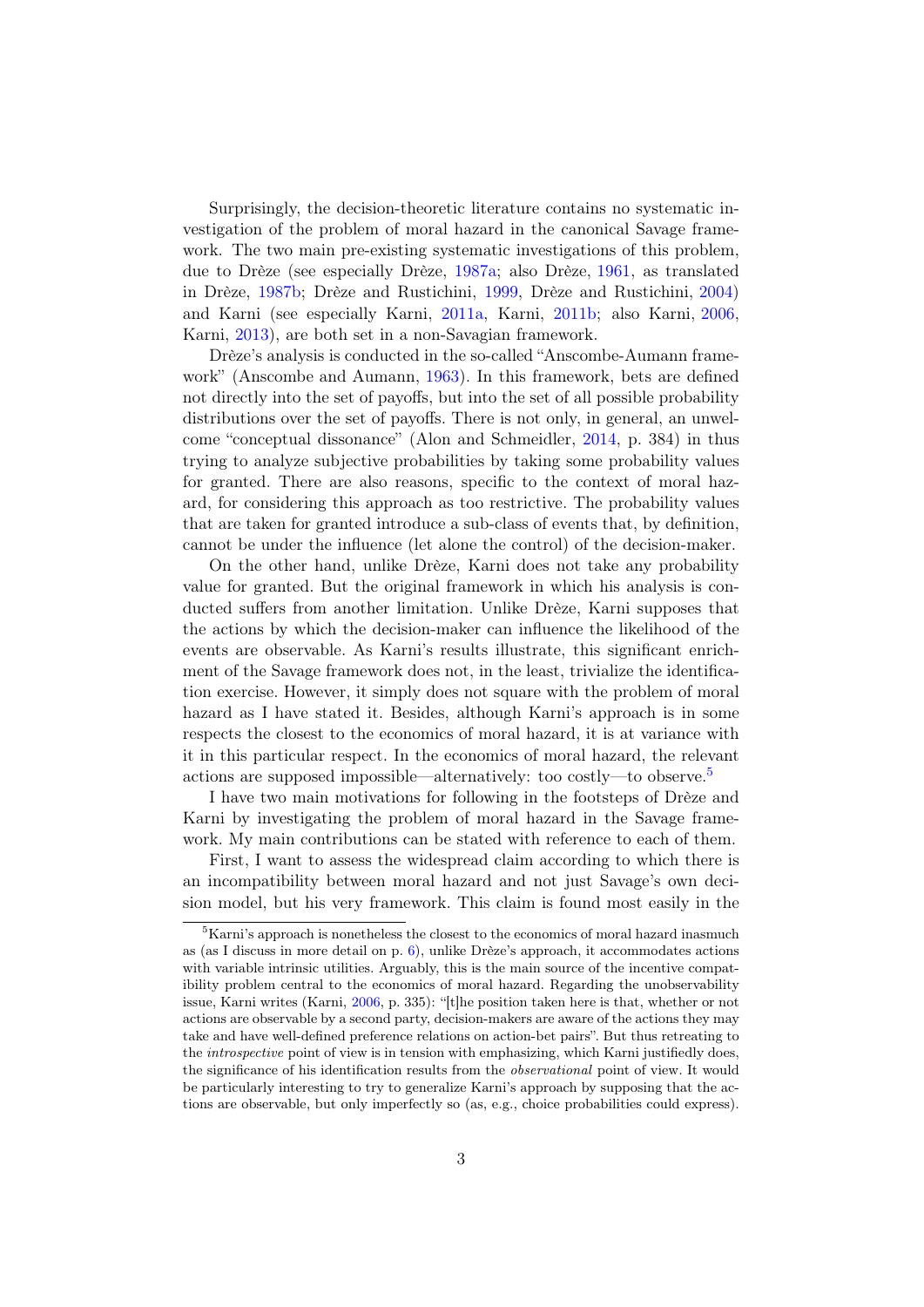<span id="page-4-1"></span>parts of decision theory that are the closest to philosophy, especially in the so-called "causal decision theory" literature. For instance, at the beginning of an influential contribution to this literature, Joyce writes (Joyce, [1999,](#page-22-3) p. 57; emphasis in original): "Savage's framework (. . .) makes sense only when the probabilities of the states  $(\ldots)$  are *independent* of the decisionmaker's (. . .) choice of actions." But the claim can also be found in the parts of decision theory that are the closest to economics. For instance, at the beginning of his authoritative textbook on so-called "prospect theory", Wakker writes (Wakker, [2010,](#page-23-5) p. 32-33): "we require that the decision-maker does not have any influence on the truth of the events. (. . .) The techniques of this book[, which is essentially set in the Savage framework,] cannot be applied directly to such cases." Typically, when endorsing this incompatibility claim, decision theorists—including Wakker, in the specific passage quoted above—consider decision-making from an introspective and a prescriptive perspective, rather than from the observational and the descriptive perspective built in my statement of the problem of moral hazard. Their core claim seems to be that, under moral hazard, the Savage framework is inadequate for capturing our considered intuitions about which decisions are normatively compelling. However, the exact scope of the claim is left open. In particular, the core claim above is not clearly distinguished from the claim according to which, under moral hazard, the Savage framework is inadequate for articulating any observationally well-defined model of decision-making. On the contrary, I take the above passages to suggest that, whenever the resolution of uncertainty is not entirely exogenous to the decision-maker's choices, the Savage framework—by contrast with, say, Jeffrey's framework (Jeffrey, [1965,](#page-22-4) with a second revised edition in [1983\)](#page-22-5)—is ill-suited for doing any sort of decision theory under uncertainty.

My contribution will be to show that, from an observational and a descriptive point of view, there need to be no incompatibility between moral hazard and the Savage framework. To show this, I will build on the fact that a particularly simple form of moral hazard proves dual to the familiar "max-min expected utility" model of Gilboa and Schmeidler (Gilboa and Schmeidler, [1989\)](#page-22-6). The duality with such a well-behaved decision model importantly qualifies the incompatibility view, by clarifying that it must have a restricted scope. Indirectly, this also contributes to a better understanding of the nature of the issues examined in the causal decision theory literature.

Second, I want to assess a remarkable claim coming from the literature dedicated to the problem of state-dependent utility. This other problem is as general as, but distinct from, the problem of moral hazard.<sup>[6](#page-4-0)</sup> In a nutshell (details will follow), the problem stems from the fact that the preferences of the decision-maker can vary with the events on which she is betting, in

<span id="page-4-0"></span> ${}^{6}$ Because of their comparable generality, they are often presented as "twin" problems for decision theory under uncertainty (see, e.g., Drèze, [1987a,](#page-21-1) p. 75).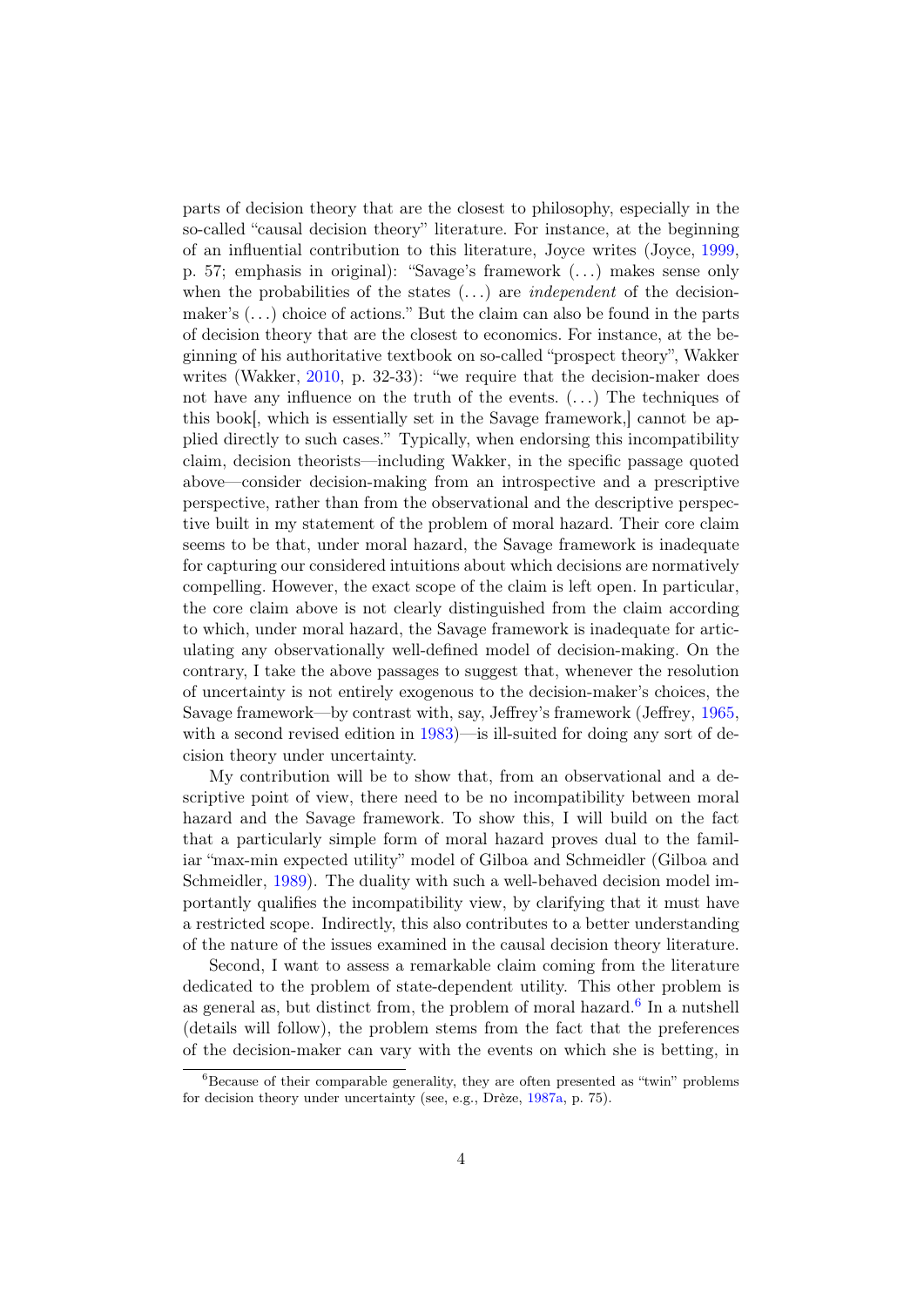ways unrelated to, but nonetheless impeding the identification of, her beliefs about the respective likelihoods of these events. It is now a well-established conclusion in the literature that the possible state-dependence of utility is the source of major complications for the behavioral identification of beliefs (see, e.g., Schervish et al., [1990;](#page-23-6) Karni, [1996\)](#page-22-7). However, both Drèze and Karni, who are also leading experts on the identification issues associated with statedependent utility, claim that for these issues to be solved, it suffices to suppose that the decision-maker has the capacity to influence the likelihood of the events, as in situations of moral hazard (see, e.g., Drèze, [1987a,](#page-21-1) p. 29; Karni, [2008,](#page-23-7) p. 228 sq.). Such situations would even be, as it is claimed, the only ones in which beliefs can be given satisfactory behavioral—a.k.a. revealed preference—foundations, i.e., fully identified with no introspective input whatsoever. In light of the importance of such revealed preference methodology in decision theory, this claim is methodologically remarkable, and well worth assessing in the canonical Savage framework.

My contribution will be to show that, in general, moral hazard does not suffice to eschew the identification issues raised by state-dependent utility. I will offer two arguments to establish this non-sufficiency. One stems from technical considerations, which Drèze has anticipated, but—or so I will argue—misappreciated in one crucial respect. The other argument stems from philosophical considerations, which, I will explain, neither Drèze nor Karni have anticipated, let alone addressed. Establishing the above non-sufficiency claim contributes to the philosophical assessment of the revealed preference methodology and, thereby, the philosophy of economics at large.

The paper is organized as follows. The first section sketches the axiomatic analysis of the simple form of moral hazard fitting my purposes. This is where I notice and exploit the duality with the max-min expected utility model, thus establishing that some forms of moral hazard are fully expressible in the Savage framework. The second section provides a more conceptual discussion of the decision model thus obtained. This is where I show that for several reasons, this model does not satisfactorily identify the underlying beliefs of the decision-maker, thus establishing that some forms of moral hazard leave the problem of state-dependent utility unsolved. A brief conclusion ensues.

## 1 Axiomatic analysis of moral hazard

Let  $S$  be the set of all possible states of nature, on which the decisionmaker is to place her bets. States are exclusive of one another, and one and only one of them, denote it by  $s^*$ , is the true state of nature. Before the bets are placed, it is not known which  $s \in S$  is  $s^*$ ; but this can be objectively verified afterwards. Let  $\Sigma$  stand for the  $\sigma$ -algebra of all possible events, i.e., sets of possibles states of nature. Let  $X$  be the set of all possible payoffs of the bets. For concreteness, also because of the richness assumptions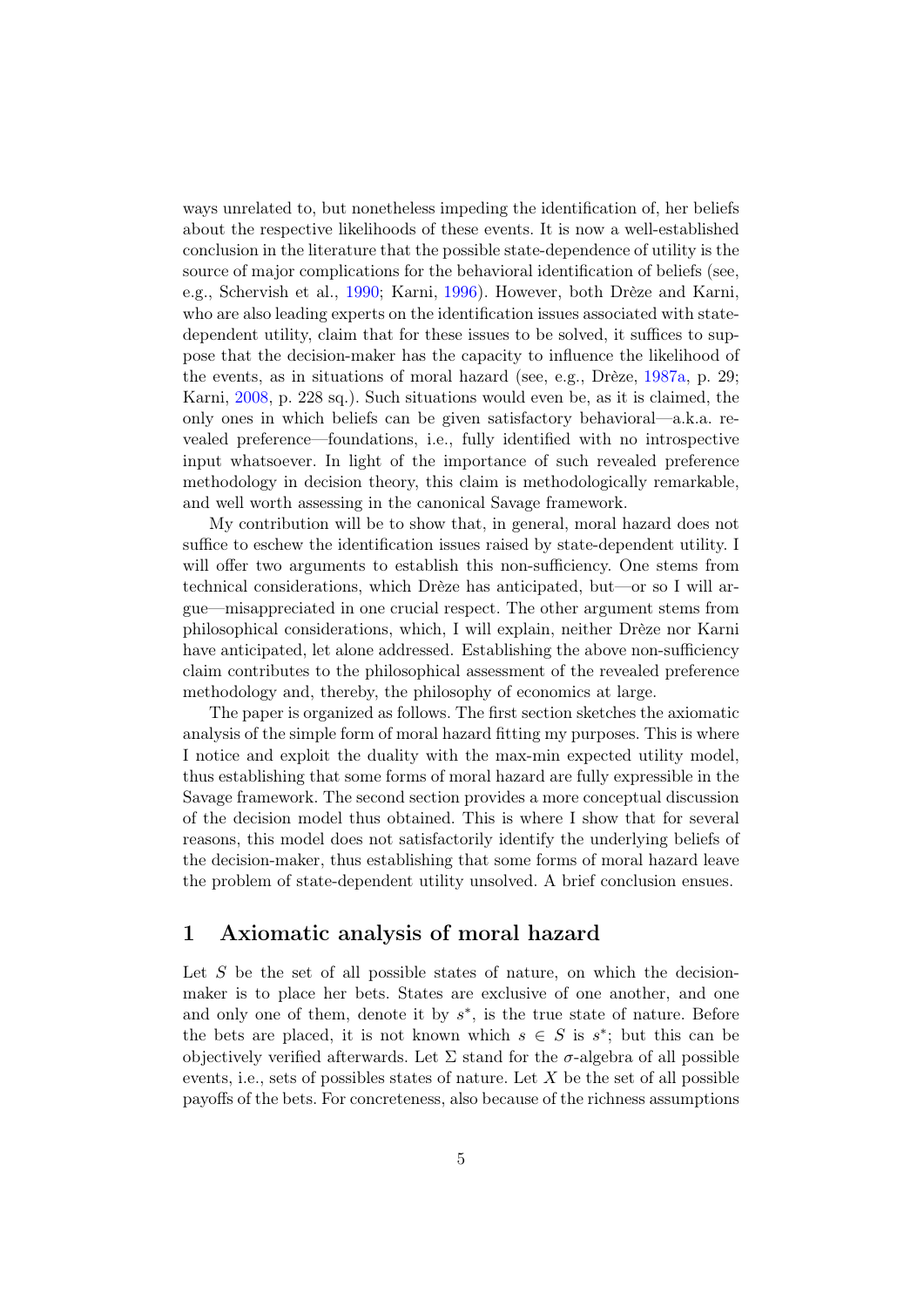made in the specific result which I will build on, assume that  $X$  is, say, a monetary interval, for instance,  $[0, 100]$ .<sup>[7](#page-6-2)</sup> Let F stand for the set of all possible bets, i.e., functions  $f : S \to X$  that are measurable with respect to  $\Sigma$ and take finitely many values over S. The bets taken by the decision-maker are assumed observable and representable by a binary relation  $\succeq$  over F, with  $\sim$  and  $\succ$  its symmetric and asymmetric part, respectively. There is also a set A of actions by which the decision-maker thinks that she can influence the likelihood of at least some events. But, unlike bets, actions are not assumed observable. Accordingly, their role in subsequent analysis will, typically, be left implicit.<sup>[8](#page-6-0)</sup>

As I have started suggesting in the introduction (when highlighting the distinction between control and influence), moral hazard can come in various forms. The specific form investigated in this paper is the simplest of all, inasmuch as it is characterized by the following assumptions.

First, once and for all in the present section, assume away any form of state-dependent utility. Formally, this means that in the representation to be constructed, the betting decisions will be driven by a utility function  $u$ , the domain of which is X, not  $X \times S$ . In order to study the interaction between the problem of moral hazard and the problem of state-dependent utility, which I will do in the next section, it is best to first keep them separate.

<span id="page-6-1"></span>Second, assume away any variable intrinsic utility or disutility of the actions by which the decision-maker (thinks that she) can exert her influence over the events. Essentially, this means that in the representation, the domain of the utility function u will indeed be X, not  $X \times A$ . This does not exclude that the set A corresponds to different levels of effort on behalf of the decision-maker. But this does exclude that these different levels of effort are, in one way or another, associated with different utility levels. As the economic literature on moral hazard illustrates, this is a major assumption. While it would not be acceptable for many purposes, it is so for the conceptual purposes of this paper, viz., establishing that at least one form of moral hazard is compatible with the Savage framework and does not eschew the identification issues raised by state-dependent utility. The assumption that actions do not have variable intrinsic (dis)utilities also governs Drèze's analysis, while such is not the case of Karni's analysis. This may be the most

<span id="page-6-2"></span><sup>&</sup>lt;sup>7</sup>More generally, I will assume (as in  $A0$ , to be introduced later) that X is a connected topological space. By contrast and as a result, unlike in most other investigations of the Savage framework, I will not need to make any richness assumption regarding S.

<span id="page-6-0"></span><sup>&</sup>lt;sup>8</sup>Given the topic under investigation, it is best to depart from standard terminology, which consists in calling  $F$  the set of "acts" and  $X$ , the set of "consequences". In general, this tends to unduly constrain the admissible interpretations of Savage's framework. In addition, in the particular case of moral hazard, this also crushes some potentially relevant distinctions. Crucially, it is not by betting on some event that one makes it more or less likely to occur, but by some other action that is entirely distinct from the betting itself. Admittedly, one could stick to standard terminology and distinguish between "actions" and "acts". But this distinction strikes me as unnatural, and cumbersome to keep track of.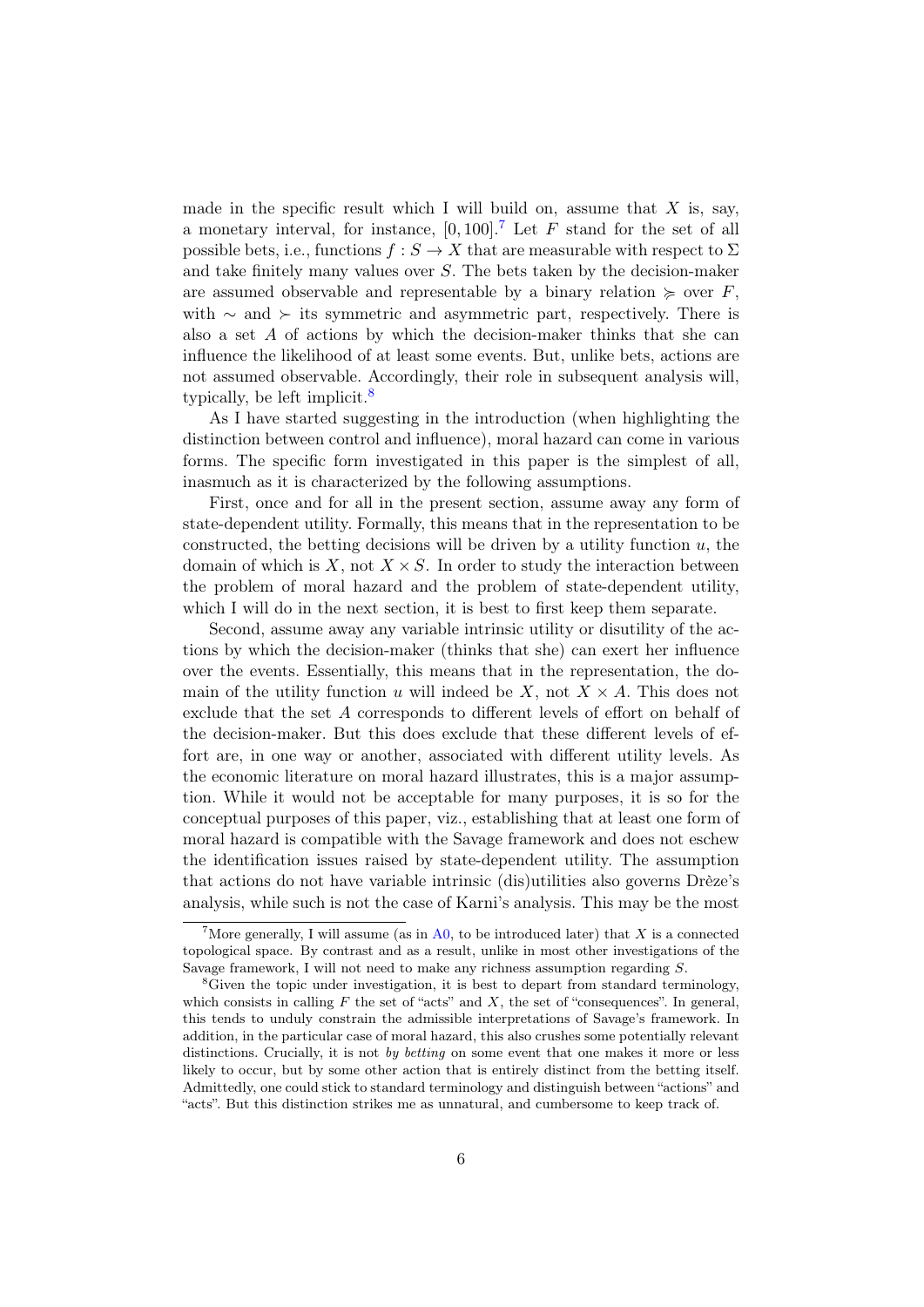significant difference between these two analysis. It can be related to the fact that Karni, unlike Drèze and myself, supposes the actions observable. It is in general difficult, and conceivably impossible in some instances, to infer from some observations (here, a series of bets) both an unobservable set (a set of actions parallel to the bets) and a form of measurement over that set (a utility function over this set of actions). Be it only for this reason, it is wise to start investigating moral hazard in Savage's framework by first excluding any variable intrinsic (dis)utility of the unobservable actions.<sup>[9](#page-7-0)</sup>

Third, assume the simplest departure from Bayesianism applicable to our case, which covers the following sub-assumptions. First, each action induces a subjective probability measure  $\pi$  over the set of events, thus generating a set  $\Pi$  of subjective probability measures. Second, while only her choice between the bets is observable, what the decision-maker truly does is as follows. Given any bet, she chooses the action that will induce the maximal expected utility associated with this bet. Given any pair of bets, she chooses the bet to which, together with some action, the maximal expected utility is associated. Formally, for some suitably unique utility function  $u: X \to \mathbb{R}$ and set  $\Pi$  of probability measures  $\pi : \Sigma \to [0,1]$ , and with  $\mathbb{E}^u_\pi(f)$  denoting the expectation associated with f of u with respect to  $\pi$ , our target is a representation of  $\succcurlyeq$  by some function  $v : F \to \mathbb{R}$  that can be analyzed as follows:

<span id="page-7-1"></span>(1) 
$$
v(f) = \max_{\pi \in \Pi} \mathbb{E}^u_{\pi}(f).
$$

Under an entirely different interpretation (and some further restrictions, e.g., the convexity of  $\Pi$ ), this representation happens to be well known, which I will exploit shortly. But first, it is enlightening to check the implications of moral hazard, understood as in [\(1\)](#page-7-1), regarding the most important axioms of the Savage theorem, i.e., the axiomatization of the traditional subjective expected utility model, or [\(1\)](#page-7-1) when  $\Pi$  is a singleton. This is enlightening because, however clear they might be mathematically, as when one starts directly from [\(1\)](#page-7-1), these implications are non-trivial conceptually, if one starts, instead, from the bare idea that the decision-maker can exert some unobservable influence over the events upon which she is observed to bet. This will also prepare the discussion of state-dependent utility in the next section.

The axioms of the Savage theorem which I want to focus on pertain to the construction, based on the observation of the bets taken by the decision-maker, of a so-called "qualitative probability relation".<sup>[10](#page-7-2)</sup> More precisely, they consist in postulating that the bets taken by the decision-maker induce a

<span id="page-7-0"></span><sup>&</sup>lt;sup>9</sup>Notice that in the claim according to which moral hazard is incompatible with the Savage framework, the fact that actions may have variable intrinsic utilities plays no role.

<span id="page-7-2"></span><sup>&</sup>lt;sup>10</sup>For the exact definition of a qualitative probability relation, see, e.g., Fishburn, [1970,](#page-22-8) p. 195. More generally, see the whole Ch. 14 for the standard proof of the Savage theorem.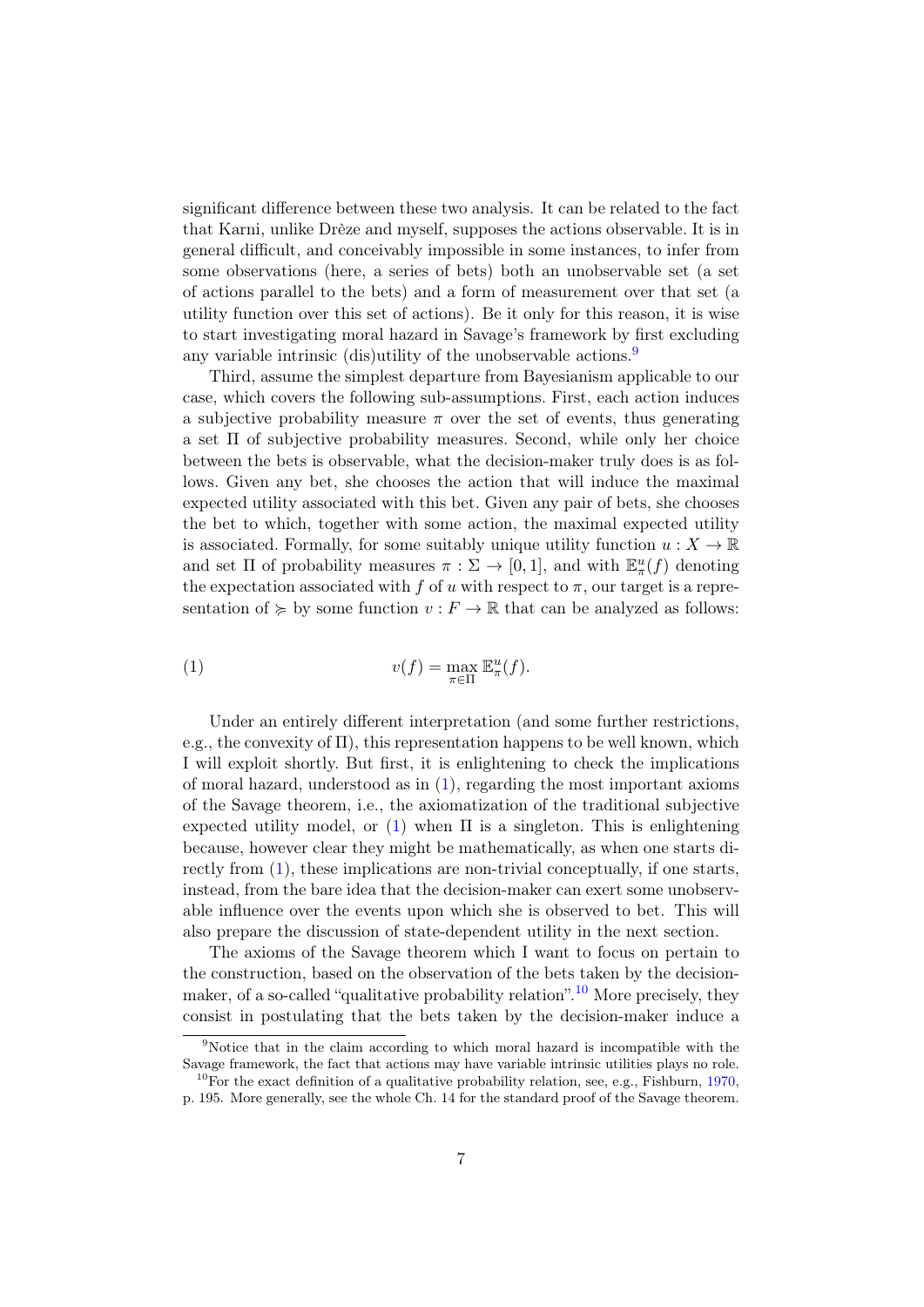well-defined likelihood order over the set of events  $(P4)$ , and that this order has probabilistic properties, inasmuch as conditional betting is well-defined, i.e., independent of the payoffs outside of the conditioning event [\(P2\)](#page-8-1), and, when restricted to constants, essentially independent of the conditioning event [\(P3\)](#page-8-2). Formally, with  $f, g \in F$ , let  $fEg$  stand for the bet, the payoff of which is identical to that of f if the true state of nature is in  $E$ , that of g otherwise. With  $x \in X$ , whenever applicable, let x stand for the constant bet, the payoff of which is x, whatever the true state of nature (thus, x can be understood as the bet  $xEx$ , for any  $E \in \Sigma$ ). Define an event E as non-null if there exist  $x, y \in X$ , and  $h \in F$ , such that  $xEh \succ yEh$ , and define it as null otherwise. Then, the relevant axioms of the Savage theorem read as follows.

<span id="page-8-5"></span><span id="page-8-0"></span>P4 
$$
\forall E, E' \in \Sigma, \forall x, y, x', y' \in X \text{ such that } x \succ y \text{ and } x' \succ y':
$$

$$
xEy \succcurlyeq xE'y \Leftrightarrow x'Ey' \succcurlyeq x'E'y'.
$$

<span id="page-8-1"></span>
$$
P2 \quad \forall E \in \Sigma, \forall f, g, h, h' \in F : fEh \succcurlyeq gEh \Leftrightarrow fEh' \succcurlyeq gEh'.
$$

<span id="page-8-2"></span>P3 
$$
\forall
$$
 non-null  $E \in \Sigma$ ,  $\forall x, y \in X$ ,  $\forall h \in F : x \succcurlyeq y \Leftrightarrow xEh \succcurlyeq yEh$ .

Consider first the implications of our simple form of moral hazard as regards [P4.](#page-8-0) One can prove that  $(1)$  respects P4. This is shown by the observation that  $(1)$  induces a well-defined likelihood order over  $\Sigma$ , namely, the order representable by the function  $\lambda : \Sigma \to [0, 1]$  defined as follows:  $\forall E \in \Sigma$ ,  $\lambda(E) = \max_{\pi \in \Pi} \pi(E).$ <sup>[11](#page-8-3)</sup> The fact that [P4](#page-8-0) is respected here might be counterintuitive to some. This is because  $P4$  is often interpreted as imposing that the probability of an event be independent of the payoff associated with it in any particular bet offered to the decision-maker (see, e.g., Ellsberg, [1961,](#page-21-7) p. 649), and moral hazard is often glossed as a form of payoff-dependent probability (see, e.g., Drèze, [1961,](#page-21-2) p. 77, as translated in Drèze, [1987b,](#page-21-3) p. 94). However, one can see from the above that [P4](#page-8-0) is respected by at least one form of moral hazard, namely, the simple form in  $(1).<sup>12</sup>$  $(1).<sup>12</sup>$  $(1).<sup>12</sup>$  $(1).<sup>12</sup>$ 

Consider next the implications of this form of moral hazard as regards [P3.](#page-8-2) One can prove that  $(1)$  need not, but can, violate  $P3$ , and, if at all, in a very distinctive way (on what follows, see, e.g., Drèze, [1987a,](#page-21-1) p. 55). To see why,

<span id="page-8-3"></span><sup>&</sup>lt;sup>11</sup>See Epstein and Le Breton,  $\overline{1993}$ , p. 13 for a similar observation. It can be proved as follows. By [\(1\)](#page-7-1),  $xEy \geq xE'y$  if and only if  $\max_{\pi \in \Pi} \mathbb{E}_{\pi}^u(xEy) \geq \max_{\pi \in \Pi} \mathbb{E}_{\pi}^u(xE'y)$ . Developing, this holds if and only if  $\max_{\pi \in \Pi} [\pi(E)(u(x) - u(y)) + u(y)] \ge \max_{\pi \in \Pi} [\pi(E')(u(x) - u(y)) + u(y)].$ Because it is assumed that  $u(x) - u(y) > 0$ , this simplifies to  $\max_{\pi \in \Pi} \pi(E) \ge \max_{\pi \in \Pi} \pi(E')$ . The claim is thus proved, because the inequality does not depend on the particular  $x$  and  $y$ such that  $u(x) - u(y) > 0$ . Importantly, notice that  $\max_{\pi \in \Pi} \pi(E)$  and  $\max_{\pi \in \Pi} \pi(E')$  may be reached by different elements  $\pi \in \Pi$ .

<span id="page-8-4"></span><sup>&</sup>lt;sup>12</sup>Some other forms of moral hazard violate  $P4$ —see [Appendix A.1](#page-19-0) for a simple example.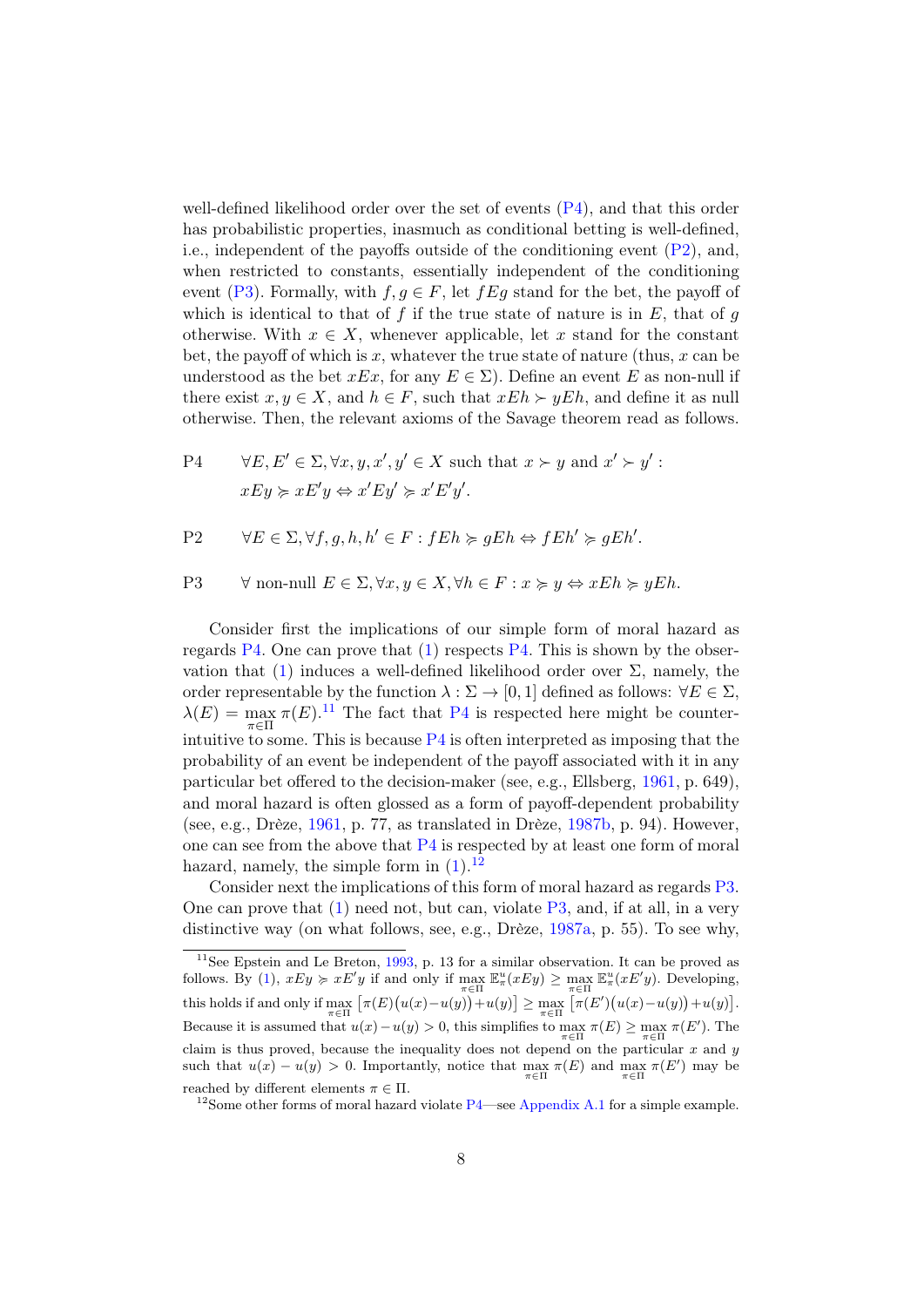<span id="page-9-1"></span>recall the example from the introduction. For the present discussion and future reference, let  $E_1$  be the event that the employee of the decision-maker is promoted,  $E_2$ , the event that the employee of her colleague is promoted,  $E_3$ , the event that the employee of some unknown manager is promoted, and assume that all these events are mutually compatible. As in the introduction, assume that the decision-maker can make  $E_1$  occur with any probability in  $[0, 1]$  (a case of control, as defined in this paper),  $E_2$ , with any probability in  $\left[\frac{1}{4}\right]$  $\frac{1}{4}, \frac{3}{4}$  $\frac{3}{4}$  (a case of influence), and that she cannot affect the probability of  $E_3$ , which she believes to be fixed at  $\frac{1}{2}$ . Then, making merely the ordinal assumption that she has an increasing utility function for money, she will make the following betting decisions, which taken together constitute a violation of [P3:](#page-8-2)  $100E_150 \succ 0E_150$ ,  $50 \succ 0$  but  $50E_1100 \sim 0E_1100$ . The first choice indicates that the decision-maker treats  $E_1$  as non-null. The second expresses that she generally prefers more money to less. The third is explained by the fact that given either bet in the particular pair she is presented with (i.e.,  $50E_1100$ ) and  $0E_1100$ , it is optimal for her to push the probability of  $E_1$  to 0—which, having control over  $E_1$ , she can do—and collect the \$100.

<span id="page-9-3"></span>Noteworthily, control is not necessary for violations of [P3](#page-8-2) such as the one just introduced to occur. It suffices that there be one event over which the decision-maker has some influence reaching probability 0, i.e., which she can make occur with either probability 0, or probability a, with  $0 < a \leq 1$ (and, possibly, with all the intermediary values in  $(0, a)$ ). The choice pattern thus isolated is the only form under which  $P3$  can be violated by  $(1).^{13}$  $(1).^{13}$  $(1).^{13}$  $(1).^{13}$  This is because the specificity of [\(1\)](#page-7-1) is, in a nutshell, entirely on the probability side. Probability values being positive numbers (so that two probability values can always be related by some increasing transformation), no strict preference reversal can occur, as when for some  $x, y \in X, E \in \Sigma$ , and  $h \in F$ ,  $x \succ y$  is observed together with  $xEh \prec yEh$ .

<span id="page-9-2"></span>These observations regarding [P3](#page-8-2) and [P4](#page-8-0) lead to a valuable intermediary conclusion. As is well known and I will emphasize again in the next section, [P3](#page-8-2) and [P4](#page-8-0) are the state-independent utility axioms of the Savage axiomatics. If the (potentially) state-dependent utilities underlying the choices of the decision-maker could be elicited separately from her beliefs, with  $u_E$  and  $u_{E'}$ the resulting functions corresponding to events  $E$  and  $E'$ , [P3—](#page-8-2)respectively, [P4—](#page-8-0)would consist in requiring that any pair  $u_E, u_{E'}$  be related by an increasing—respectively, affine—transformation. Essentially, one would thus require that  $u_E$  and  $u_{E'}$  express the same basic ordering [\(P3\)](#page-8-2) over the set of payoffs, as well as the same risk attitudes  $(P4)$  with respect to that ordering. Now,  $P4$  is respected by [\(1\)](#page-7-1). [P3](#page-8-2) can be violated by (1). But the violations take a distinctive form that cannot be interpreted as an instance of state-dependent utility. This is because, as next paragraph will confirm,

<span id="page-9-0"></span><sup>&</sup>lt;sup>13</sup>It can be restated by noting that decision models such as  $(1)$  respect only some forms of state-wise or stochastic dominance (more details in, e.g., Wakker, [2010,](#page-23-5) App. 11.10).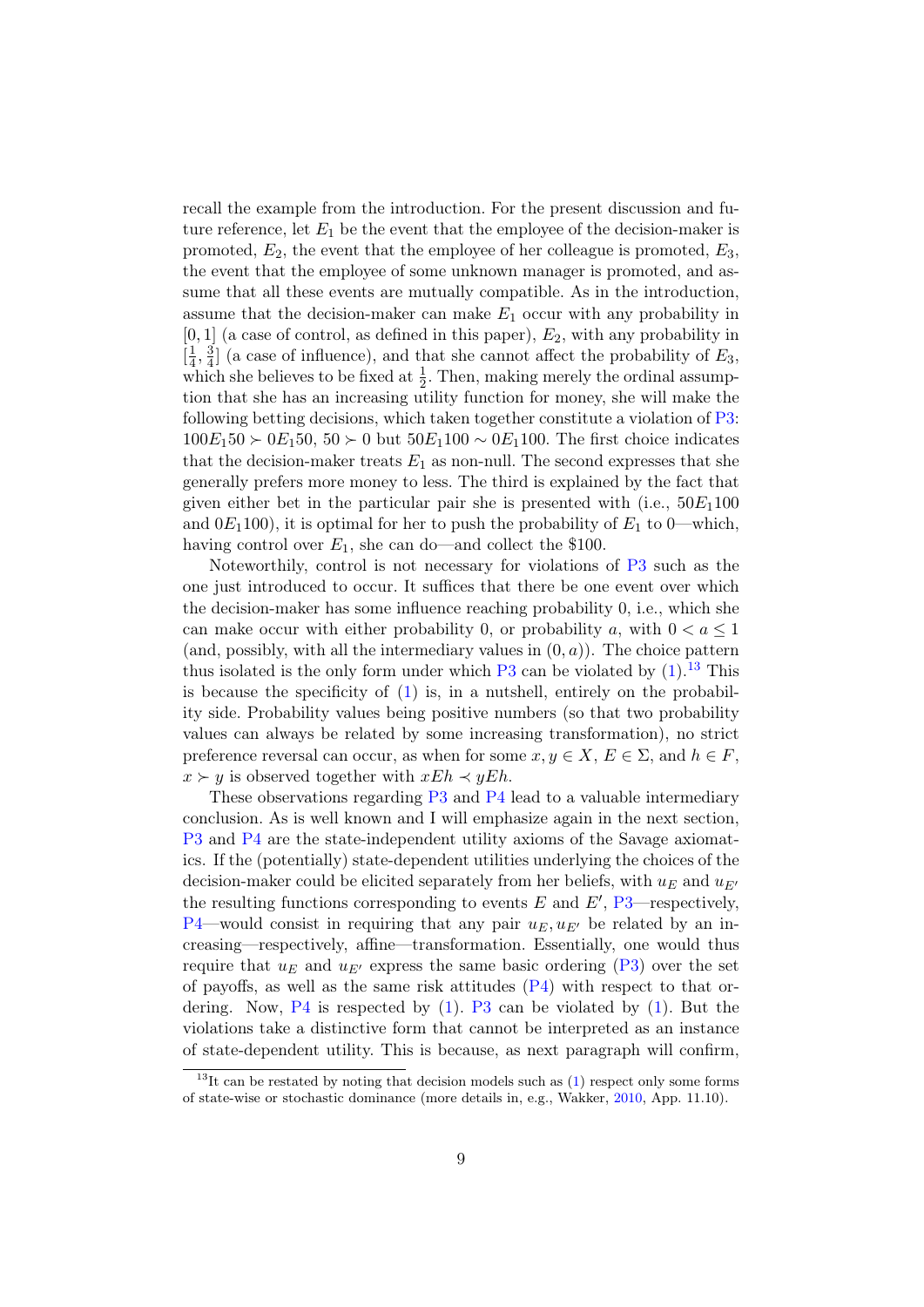the key feature of these cases is not what happens on the conditioning event, by contrast with some other conditioning event, but what happens outside the conditioning event, i.e., on its complementary event. All this leads to the non-trivial conclusion according to which, under the assumptions listed at the beginning of this section, state-dependent utility and moral hazard are behaviorally disjoint phenomena.<sup>[14](#page-10-0)</sup>

Finally, consider the implications of the form of moral hazard in [\(1\)](#page-7-1) as regards  $P2$ . One can prove that [\(1\)](#page-7-1) typically violates  $P2$  (on what follows, see, e.g., Drèze and Rustichini, [2004,](#page-21-4) p. 865). An illustrative violation is displayed next, still in terms of the example formally introduced on p. [8,](#page-9-1) and with the customary symbols for intersection and complementation:

<span id="page-10-1"></span>
$$
\begin{bmatrix}\n50 & \text{if } s^* \in E_3 \cap E_1 \\
0 & \text{if } s^* \in E_3 \cap \overline{E_1} \\
40 & \text{if } s^* \in \overline{E_3} \cap E_1\n\end{bmatrix}\n\smile\left[\n\begin{array}{c}\n0 & \text{if } s^* \in E_3 \cap E_1 \\
50 & \text{if } s^* \in E_3 \cap \overline{E_1} \\
40 & \text{if } s^* \in \overline{E_3} \cap E_1\n\end{array}\n\right]\n\smile\left[\n\begin{array}{c}\n0 & \text{if } s^* \in E_3 \cap E_1 \\
50 & \text{if } s^* \in E_3 \cap \overline{E_1} \\
40 & \text{if } s^* \in \overline{E_3} \cap E_1\n\end{array}\n\right]\n\smile\left[\n\begin{array}{c}\n50 & \text{if } s^* \in E_3 \cap E_1 \\
0 & \text{if } s^* \in E_3 \cap \overline{E_1} \\
10 & \text{if } s^* \in \overline{E_3} \cap E_1\n\end{array}\n\right]\n\smile\left[\n\begin{array}{c}\n0 & \text{if } s^* \in E_3 \cap E_1 \\
50 & \text{if } s^* \in E_3 \cap \overline{E_1} \\
10 & \text{if } s^* \in \overline{E_3} \cap \overline{E_1}\n\end{array}\n\right]\n\smile\left[\n\begin{array}{c}\n0 & \text{if } s^* \in E_3 \cap E_1 \\
50 & \text{if } s^* \in E_3 \cap \overline{E_1} \\
100 & \text{if } s^* \in \overline{E_3} \cap \overline{E_1}\n\end{array}\n\right]\n\smile\left[\n\begin{array}{c}\n0 & \text{if } s^* \in E_3 \cap E_1 \\
10 & \text{if } s^* \in \overline{E_3} \cap \overline{E_1} \\
100 & \text{if } s^* \in \overline{E_3} \cap \overline{E_1}\n\end{array}\n\right]\n\smile\left[
$$

Example  $1 - A$  violation of  $P2$  due to moral hazard

Focus on f in [Example 1.](#page-10-1) Recall that  $E_1$  is under the control of the decisionmaker, while  $E_3$  is not even under her influence. Facing f, the only relevant question for the decision-maker is what is the optimal value  $\pi(E_1)$  for  $E_1$ , and it suffices here that she focuses on values 0 and 1. If she pushes  $\pi(E_1)$ to 0, i.e., does not promote her employee, she in effect turns  $f$  into an equiprobable gamble with payoffs \$0 and \$30. If, instead, she pushes  $\pi(E_1)$ to 1, i.e., promotes her employee, she in effect turns  $f$  into an equiprobable gamble with payoffs \$50 and \$40. Obviously, under the assumption that she has an increasing utility function for money, she should push  $\pi(E_1)$ to 1. Invoking such first-order stochastic dominance considerations (when necessary, across bets) with reference to [\(1\)](#page-7-1), it follows that  $f \succ g$  and  $f' \prec g'$ , a violation of [P2—](#page-8-1)witness the pairwise common payoffs on  $E_3$ .

Importantly, it is inessential to the example that it involves an event,  $E_1$ , over which the decision-maker has control. For instance, applying the same kind of first-order stochastic dominance reasoning, one can check that the violation of [P2](#page-8-1) in [Example 1](#page-10-1) still arises with  $E_1$  being replaced by  $E_2$ , i.e., an event over which the decision-maker has some influence, but not control.

<span id="page-10-0"></span><sup>&</sup>lt;sup>14</sup>The conclusion is non-trivial be it only because, as illustrated in [Appendix A.1,](#page-19-0) it does not hold in general. Specifically, under some forms of moral hazard, [P4](#page-8-0) can be violated because of either moral hazard, or state-dependent utility, or both.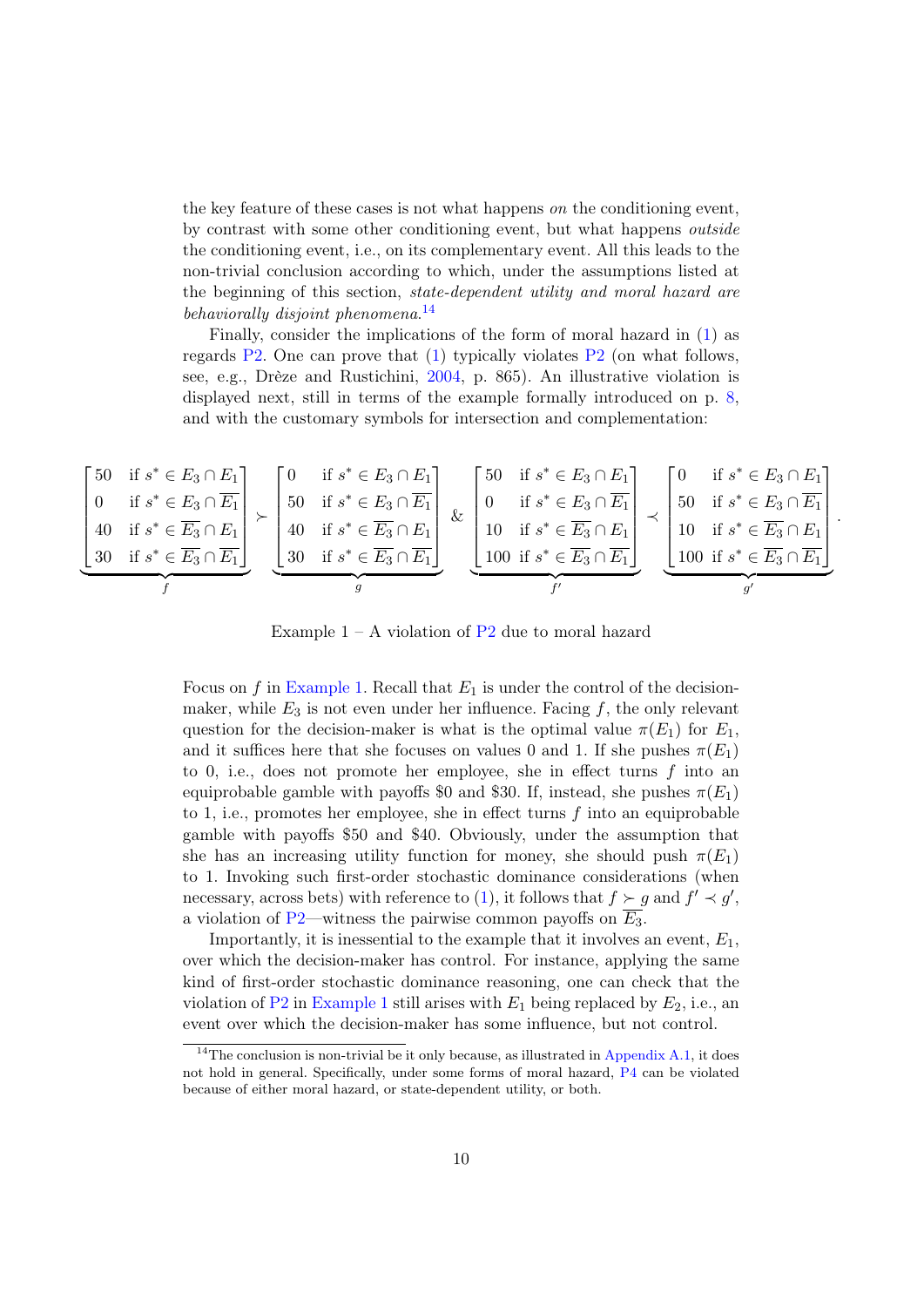It should not come as a surprise that, when understood as in [\(1\)](#page-7-1), moral hazard violates [P2.](#page-8-1) [\(1\)](#page-7-1) is dual to one of the best-known models of decision theory, namely, the so-called "max-min expected utility" model of Gilboa and Schmeidler (Gilboa and Schmeidler, [1989\)](#page-22-6). This model has been specifically designed to accommodate violations of [P2,](#page-8-1) such as the Ellsberg paradox (Ellsberg, [1961\)](#page-21-7). In the max-min expected utility model, with the same kind of underlying parameters and notation as in  $(1)$ , the betting decisions of the decision-maker under consideration are represented by the following function:

(2) 
$$
w(f) = \min_{\pi \in \Pi} \mathbb{E}^u_{\pi}(f).
$$

[\(1\)](#page-7-1) is dual to [\(2\)](#page-8-5) inasmuch as max-max is dual to max-min. Surprisingly, this duality between max-min expected utility and one form of moral hazard has been rarely noted and, more importantly, never elaborated upon or exploited.<sup>[15](#page-0-0)</sup>

This duality can be exploited for my purposes. While axiomatizations of max-min expected utility have long been restricted to the Anscombe-Aumann framework or comparable settings, Alon and Schmeidler have recently proposed an axiomatization in Savage's purely subjective environment (Alon and Schmeidler,  $2014$ ).<sup>[16](#page-11-0)</sup> I now indicate and discuss the modification that is necessary and sufficient for Alon and Schmeidler's theorem to yield an axiomatization of [\(1\)](#page-7-1).

The content of the relevant modification is explained by the nature of the difference between  $(1)$  and  $(2)$ . The difference does not reside in the existence of parameters  $u$  and  $\Pi$ , i.e., the so-called "multi-prior" structure. It resides in how these parameters are combined in evaluating the bets. While [\(2\)](#page-8-5) embodies a worst-case scenario evaluation, [\(1\)](#page-7-1) embodies a best-case scenario evaluation, as befits the decision-maker's alleged capacity to make the best-case scenario happen. Accordingly, for my purposes, the relevant modification is as follows. Alon and Schmeidler's "uncertainty aversion" postulate needs to be revised into its dual, i.e., an "uncertainty seeking" postulate.

To state the revised postulate in terms of the primitive  $\succcurlyeq$ , I need some additional definitions and notation. Recall that two bets  $f$  and  $g$  are called co-monotonic for a given decision-maker if and only if there is no  $s, t \in S$ such that  $f(s) > f(t)$  and  $g(s) \prec f(t)$ . In other words, f and g induce the same ordering of the states, as induced by the ordering of the payoffs which f and g associate to each state. From the primitive binary relation  $\succeq$  over F, derive a quaternary relation  $\hat{\succ}$  over X, with symmetric and asymmetric part  $\hat{\sim}$  and  $\hat{\succ}$ , based on the following definition:  $wx\hat{\succcurlyeq} yz$  if and only if for some  $a, b \in X$  and  $E \in \Sigma$ ,  $wEa \succcurlyeq xEb$  and  $yEa \preccurlyeq zEb$ , with the four bets involved co-monotonic, and E non-null on the largest set of co-monotonic

<span id="page-11-1"></span><span id="page-11-0"></span><sup>&</sup>lt;sup>16</sup>More specifically, the axiomatization concerns [\(2\)](#page-8-5) with  $\Pi$  a closed, convex set of finitely additive probability measures on  $\Sigma$ , and u a continuous utility function on X.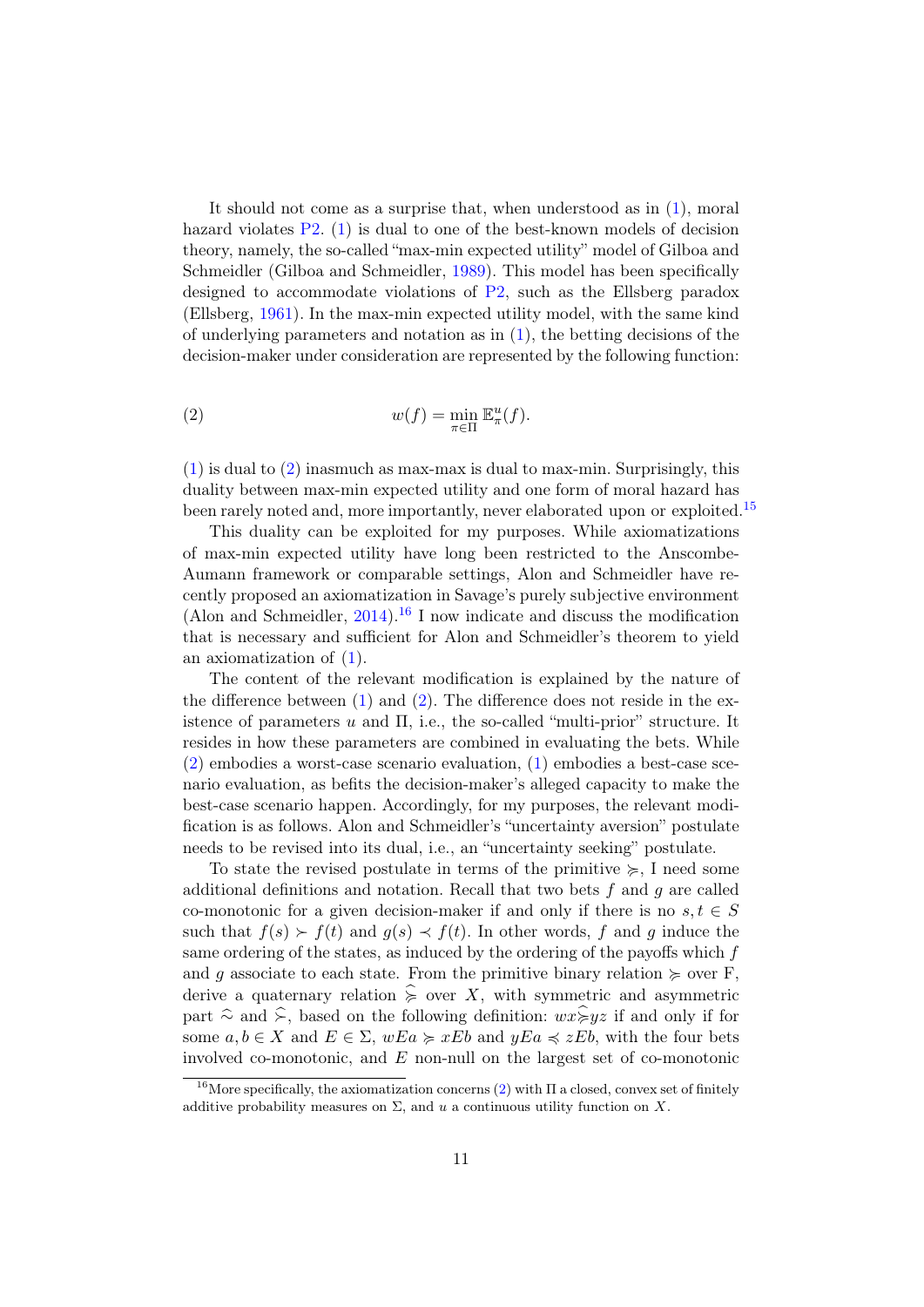bets including these four bets. The other postulates of Alon and Schmeidler, recalled in [Appendix A.2,](#page-20-1) ensure that this derived quaternary relation  $\hat{\epsilon}$  is well-behaved. They also ensure that, when defined over a rich enough  $X$ , it delivers the utility parameter u featured in [\(1\)](#page-7-1), with  $wx\hat{\succcurlyeq}yz$  holding if and only if  $u(w) - u(x) \ge u(y) - u(z)$  also holds.<sup>[17](#page-12-0)</sup> It is useful to remark that, in particular,  $xy\hat{~}yz$  holds if and only if  $u(y) = \frac{1}{2}u(x) + \frac{1}{2}u(z)$ .<br>The signature evices of moral hazard can now be introduce

The signature axiom of moral hazard can now be introduced:

<span id="page-12-1"></span>AX 
$$
\forall f, g, h \in F
$$
: if  $f \succ g$ , and  $f(s)h(s)\widehat{\sim}h(s)g(s) \forall s \in S$ , then  $f \succ h$ .

To grasp [AX,](#page-12-1) recall that, modulo completeness,  $f \ge h$  is equivalent to not  $h \succ f$ . Thus, [AX](#page-12-1) simply says that averaging utilities across states, a.k.a. hedging, cannot make the decision-maker better off, and can make her worse off. A concrete example, pertaining to the particular case where, in  $AX$ , f and g are indifferent (i.e.,  $f \geq g$  and  $g \geq f$ ), will help seeing how.<sup>[18](#page-12-2)</sup> The example is in terms of the manager betting on the various promotions possible and, for simplicity, with reference to one fixed partition of S. Consider the bets in [Example 2,](#page-12-3) assuming that the payoffs are utility numbers given by the representation of  $\hat{\epsilon}$  (the topic demands cardinal assumptions).

<span id="page-12-3"></span>
$$
\begin{bmatrix}\n50 & \text{if } s^* \in E_3 \cap E_1 \\
10 & \text{if } s^* \in E_3 \cap \overline{E_1} \\
40 & \text{if } s^* \in \overline{E_3} \cap E_1 \\
20 & \text{if } s^* \in \overline{E_3} \cap \overline{E_1}\n\end{bmatrix}\n\sim\n\begin{bmatrix}\n0 & \text{if } s^* \in E_3 \cap E_1 \\
60 & \text{if } s^* \in E_3 \cap \overline{E_1} \\
20 & \text{if } s^* \in \overline{E_3} \cap E_1 \\
30 & \text{if } s^* \in \overline{E_3} \cap \overline{E_1}\n\end{bmatrix}\n\sim\n\begin{bmatrix}\n25 & \text{if } s^* \in E_3 \cap E_1 \\
35 & \text{if } s^* \in E_3 \cap \overline{E_1} \\
30 & \text{if } s^* \in \overline{E_3} \cap E_1 \\
25 & \text{if } s^* \in \overline{E_3} \cap \overline{E_1}\n\end{bmatrix}.
$$

Example  $2 - An$  illustration of  $AX$ 

By applying first-order stochastic dominance reasoning with reference to [\(1\)](#page-7-1) and the interpretation of  $E_1$  and  $E_3$  (specified on p. [8\)](#page-9-1), one can check that  $f \sim g$ . One can also check that in each state, the utility of the payoff of h is half-way between that of f and that of g, i.e.,  $f(s)h(s)$ ûn $h(s)g(s)$  holds for all  $s \in S$ . Finally, invoking again first-order stochastic dominance reasoning and [\(1\)](#page-7-1), one can check that  $q > h$ , thus completing the illustration of [AX.](#page-12-1) In

<span id="page-12-0"></span><sup>&</sup>lt;sup>17</sup>The techniques applied come from Köbberling and Wakker,  $2003$ . Thus, by building on Alon and Schmeidler's axiomatization, I am invoking techniques which Wakker has championed and he suggests are inapplicable to moral hazard (recall the quotation on p. [4\)](#page-4-1).

<span id="page-12-2"></span><sup>&</sup>lt;sup>18</sup>In fact, given the other axioms of Alon and Schmeidler's theorem, the indifference restriction of [AX](#page-12-1) (i.e., for any  $f, g, h \in F$ , if  $f \sim g$ , and  $f(s)h(s) \widehat{\sim} h(s)g(s)$  for all  $s \in S$ , then  $f \ge h$ ) is equivalent to [AX](#page-12-1) itself (see, e.g., Alon, [2015,](#page-21-9) fn. 6, p. 46, and fn. 8, p. 47).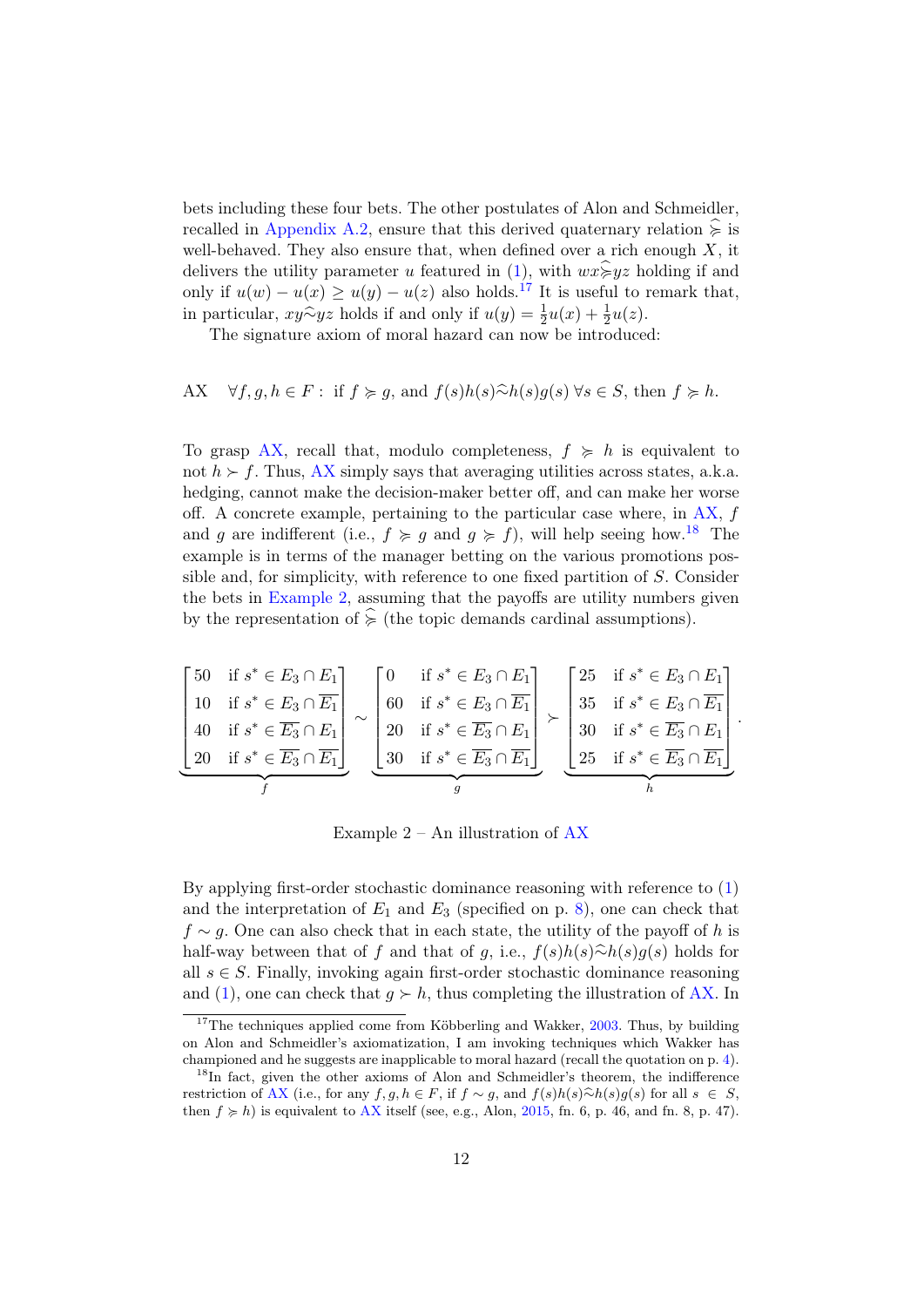a nutshell, because she is able to advantageously exert her influence over the events, the decision-maker is unwilling to average utilities across states. With entirely different motivations, Alon and Schmeidler's original "uncertainty aversion" axiom for [\(2\)](#page-8-5) states exactly the reverse, i.e., the willingness to average utilities across states. To this extent, as previously claimed, [AX](#page-12-1) be-haviorally corresponds to a form of "uncertainty seeking".<sup>[19](#page-13-0)</sup> Replacing "uncertainty aversion" with [AX](#page-12-1) in Alon and Schmeidler's theorem yields an axiomatization of  $(1).^{20}$  $(1).^{20}$  $(1).^{20}$  $(1).^{20}$ 

Thus, the most important fact in the present section can be summarized in the following statement. When understood as in [\(1\)](#page-7-1), moral hazard is behaviorally indistinguishable from a multi-prior structure coupled with an uncertainty seeking evaluation.<sup>[21](#page-13-2)</sup> As this well-behaved model is familiar to many, both in economics and in philosophy, this makes transparent that, from an observational and a descriptive point of view, there need to be no incompatibility between moral hazard and the Savage framework.

## 2 Conceptual discussion of moral hazard

This section turns to a more conceptual discussion of moral hazard. The discussion is motivated by the interaction between moral hazard and the problem of state-dependent utility, which I now introduce.

The problem of state-dependent utility refers to when representations like [\(1\)](#page-7-1) or [\(2\)](#page-8-5) must be generalized by replacing the state-independent utility function  $u: X \to \mathbb{R}$  with a state-dependent utility function  $u_s: X \times S \to \mathbb{R}$ . This is called for in a wide range of circumstances, many of which are of interest regardless of any concern for belief identification. The most intuitive examples are in the economics of health insurance. There, it is essential to allow for the decision-maker's risk attitudes—an aspect of her preferences, reflected in the concavity properties of the representing utility function, and with implications on her demand for insurance—to vary with her state of health and the sub-class of events associated with it (see, e.g., Finkelstein et al., [2013\)](#page-22-9).

<span id="page-13-0"></span><sup>&</sup>lt;sup>19</sup>This complements a recently proposed interpretation of uncertainty aversion (see Cerreia-Vioglio et al., [2011,](#page-21-10) Sect. 7). The proposal is that uncertainty aversion can be interpreted as the optimal strategy for a decision-maker playing a game against nature, and nature has the capacity to influence the probability of the events against the decisionmaker's advantage. Likewise, uncertainty seeking can be interpreted as the optimal strategy for a decision-maker playing a game against nature, and the decision-maker has the capacity to influence the probability of the events to her own advantage.

<span id="page-13-1"></span><sup>&</sup>lt;sup>20</sup>This follows from how Alon and Schmeidler's proof is structured, but it can also be seen directly from the following observation. Take a preference relation  $\succeq$  respecting all the axioms of Alon and Schmeidler, except uncertainty aversion, replaced by [AX.](#page-12-1) Define  $\succ$  by  $f \succ g$  if and only if  $g \succ f$ . The relation  $\succ'$  respects all the axioms of Alon and Schmeidler, including uncertainty version. Therefore,  $\succ$  is representable as in [\(2\)](#page-8-5), for some  $\Pi$  and u. By definition, this holds if and only if  $\succeq$  is representable as in [\(1\)](#page-7-1), for  $\Pi$  and  $-u$ .

<span id="page-13-2"></span> $^{21}$ As illustrated in [Appendix A.1,](#page-19-0) this does not hold in general. Specifically, in general, [P4](#page-8-0) can suffice to distinguish moral hazard from the standard uncertainty seeking model.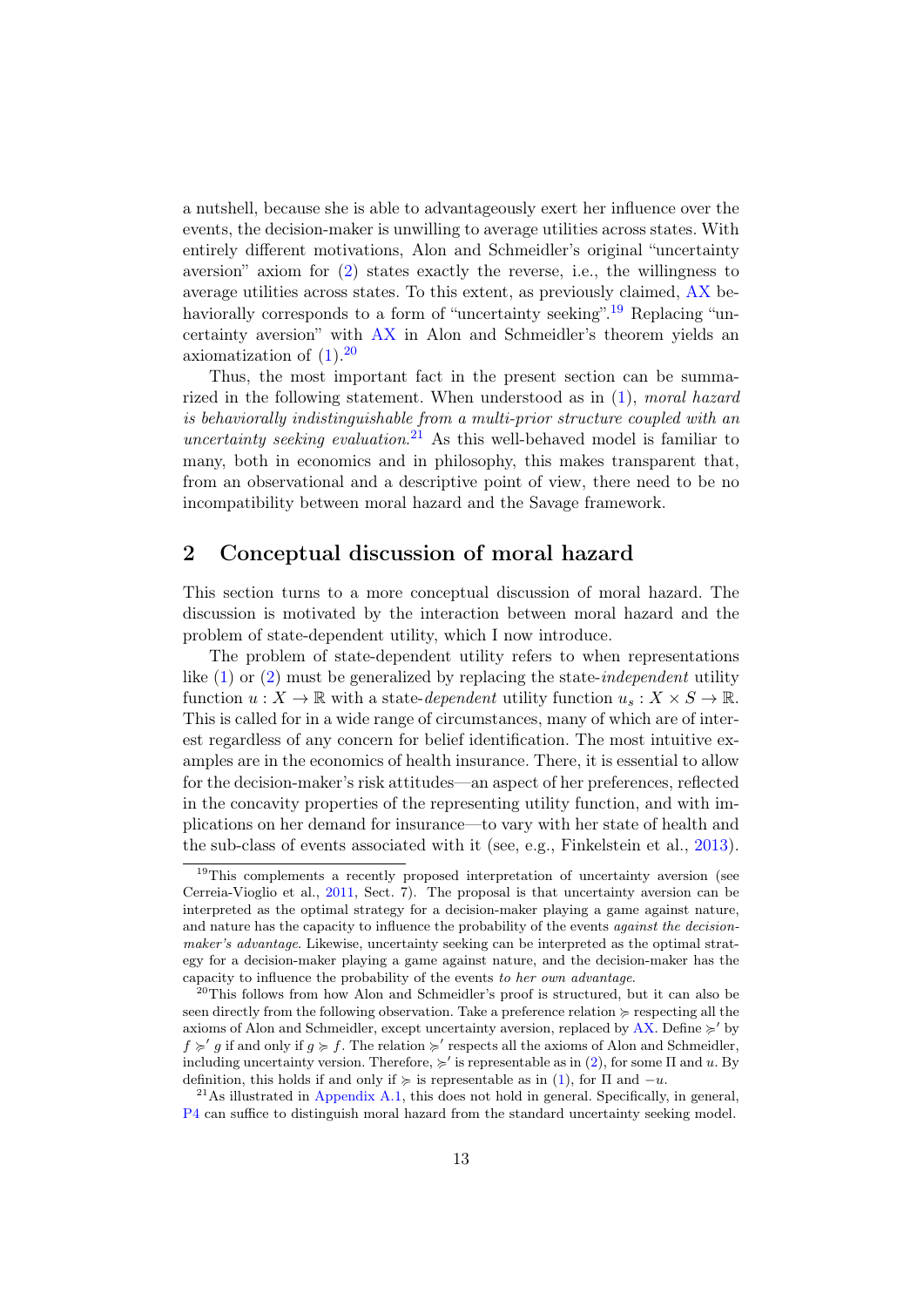Formally, state-dependent utility arises if and only if, for a given decisionmaker, a pair of events  $E, E'$  can be found, with representing utility functions  $u_E, u_{E'}$ , such that the utility functions are either not affinely related, or not increasingly related, or not associated with the same range. The first two aspects can be tracked by behavioral regularities such as those described in [P4](#page-8-0) and [P3,](#page-8-2) respectively (recall the explanations given on p. [9\)](#page-9-2). However, even the conjunction of such regularities does not suffice to behaviorally track the third aspect, while this proves necessary to pin down a unique probability measure. To see this last aspect of the problem, consider, e.g., the traditional subjective expected utility model, i.e., [\(1\)](#page-7-1) or [\(2\)](#page-8-5) when  $\Pi$  is a singleton, with  $\Pi = \{\pi\}$ . For simplicity, assume from now on in this section that the set space is finite, with  $S = \{s_1, \ldots, s_n\}$ . Observe that, for any full support probability measure  $\phi : \Sigma \to \mathbb{R}$ , with  $u_s$  denoting the collection of  $u_{s_i}$ defined by  $u_{s_i}(x) = \frac{\pi(s_i)}{\phi(s_i)}$  $\frac{\pi(s_i)}{\phi(s_i)}u(x)$ , for  $i=1,\ldots,n$ , we have that, for any  $f \in F$ :

<span id="page-14-0"></span>(3) 
$$
\mathbb{E}^u_\pi(f) = \mathbb{E}^u_\phi(f).
$$

The equality in [\(3\)](#page-14-0) shows that the decision-maker's betting behavior is represented by u and  $\pi$  if and only if it is represented by  $u_s$  and  $\phi$ . Indeed, the traditional uniqueness clause for  $u$  in the axiomatizations of the subjective expected utility model must be revised. As [\(3\)](#page-14-0) shows, even when Savage's state-independent utility axioms hold,  $u$  is unique up to a strictly positive affine transformation that can be state-dependent. The main implication of this weaker uniqueness class for the utility function is that the probability measure is not, contrary to what is usually taken from the traditional uniqueness clause, absolutely unique. As [\(3\)](#page-14-0) shows, the probability measure is unique relative to a given transformation of the utility function. The result is that the subjective probability values are, essentially, unidentified.

The above remarks illustrate that when state-dependent utility is not simply excluded ex cathedra (as in the first section of the present paper), the combination of all the possible forms of state-dependent utility creates a conundrum for identifying beliefs based on the observation of betting behavior. This is what I call "the problem of state-dependent utility". The main methodological conclusion from the problem of state-dependent utility is now well established in the literature. It is that even when [P3,](#page-8-2) [P4,](#page-8-0) or the like are respected, and a fortiori when they are not, the betting behavior of a decision-maker does not uniquely identify her underlying beliefs. Therefore, in the terminology of economists, the approach of Savage and followers fails to provide subjective probability measures with "revealed preference" foundations (see especially Drèze, [1987a,](#page-21-1) Schervish et al., [1990,](#page-23-6) Karni, [1996,](#page-22-7) and Baccelli, [2017;](#page-21-11) see also Dillenberger et al., [2017,](#page-21-12) Sect. 4.3, for a larger perspective on model misidentification in decision theory). This is a major fact for a philosophical appreciation of the revealed preference methodology.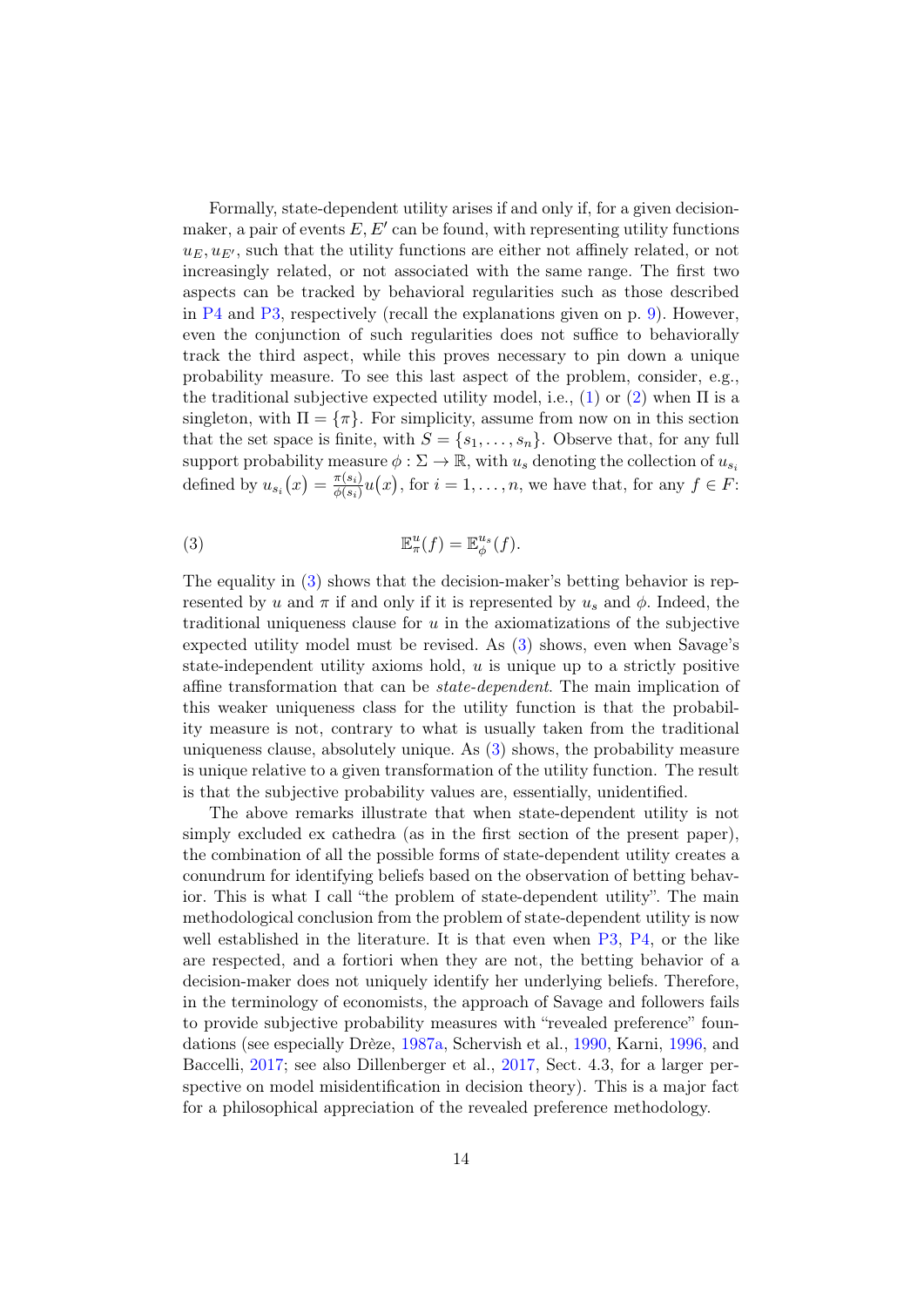However, the above conclusion usually comes with the qualification that it admits of one and only one exception: the case of moral hazard. $22$  The intuition is that the richer agency of moral hazard situations must leave less degrees of freedom in the representation of betting decisions, thus resolving any remaining undetermination in the identification of the decision-maker's beliefs. Therefore, the complete established view is, in effect, that the betting behavior of a decision-maker uniquely identifies her underlying beliefs  $if$  (and only if—but I will focus here exclusively on sufficiency) the decisionmaker can influence the likelihood of the events upon which she is observed to bet. In the words of Drèze (Drèze, [1987a,](#page-21-1) p. 29): "'moral hazard' introduces a complication into the Savage model; but that complication is easily handled formally  $(\ldots)$ ; and that complication, in addition to being of independent interest, resolves the identification problem associated with state-dependent preferences." Similarly, Karni systematically opposes two routes which can be taken once the identification issues raised by state-dependent utility are acknowledged (see, e.g., Karni, [2008,](#page-23-7) p. 228-230). The first is the so-called "hypothetical preference" route of his early work, which achieves identification at the expense of following a choice-based methodology. The second is the moral hazard route of his later work, which would be exceptional in achieving identification following a choice-based methodology.

From now on, within the present paper, call the sufficiency claim the claim according to which moral hazard suffices to eschew the identification issues raised by state-dependent utility. A detailed discussion of the results giving credibility to the sufficiency claim in the work of Drèze and Karni is beyond the scope of the present paper. I will focus here, instead, on presenting two self-contained arguments establishing that the sufficiency claim must, in general, be rejected. One argument stems from technical considerations, while the other stems from philosophical considerations.

I discuss the technical considerations first. It is helpful to examine separately each of the two parts of the problem of state-dependent utility, distinguishing them sharply for the sake of the present discussion.

I will be quick on the pure existence side of the problem, a.k.a. the problem of state-dependent utility with state-dependent preferences. The problem consists in achieving belief identification when there are underlying pairs  $u_E, u_{E'}$  that can be both non-affinely and non-increasingly related. This calls for a joint generalization of both [P3](#page-8-2) and [P4.](#page-8-0) To say the least, this is challenging. For instance, although [P3](#page-8-2) and [P4](#page-8-0) might hold within—but not across—the cells of some partition of the state space, the relevant partitions do not necessarily coincide. This is the case if, e.g., with  $S = \{s_1, s_2, s_3, s_4\}$ ,

<span id="page-15-0"></span> $^{22}$ Lu's interesting recent work (Lu, [2016\)](#page-23-9) would demand a specific discussion which I cannot provide here. Let me simply remark that Lu's approach crucially relies on uncertainty being progressively resolved. This cannot be expressed in the Savage framework. Albeit in different ways and to different degrees, Drèze's and Karni's approaches also rely on uncertainty being progressively resolved (see, e.g., Drèze, [1987a,](#page-21-1) p. 25, Karni, [2011b,](#page-23-3) p. 126).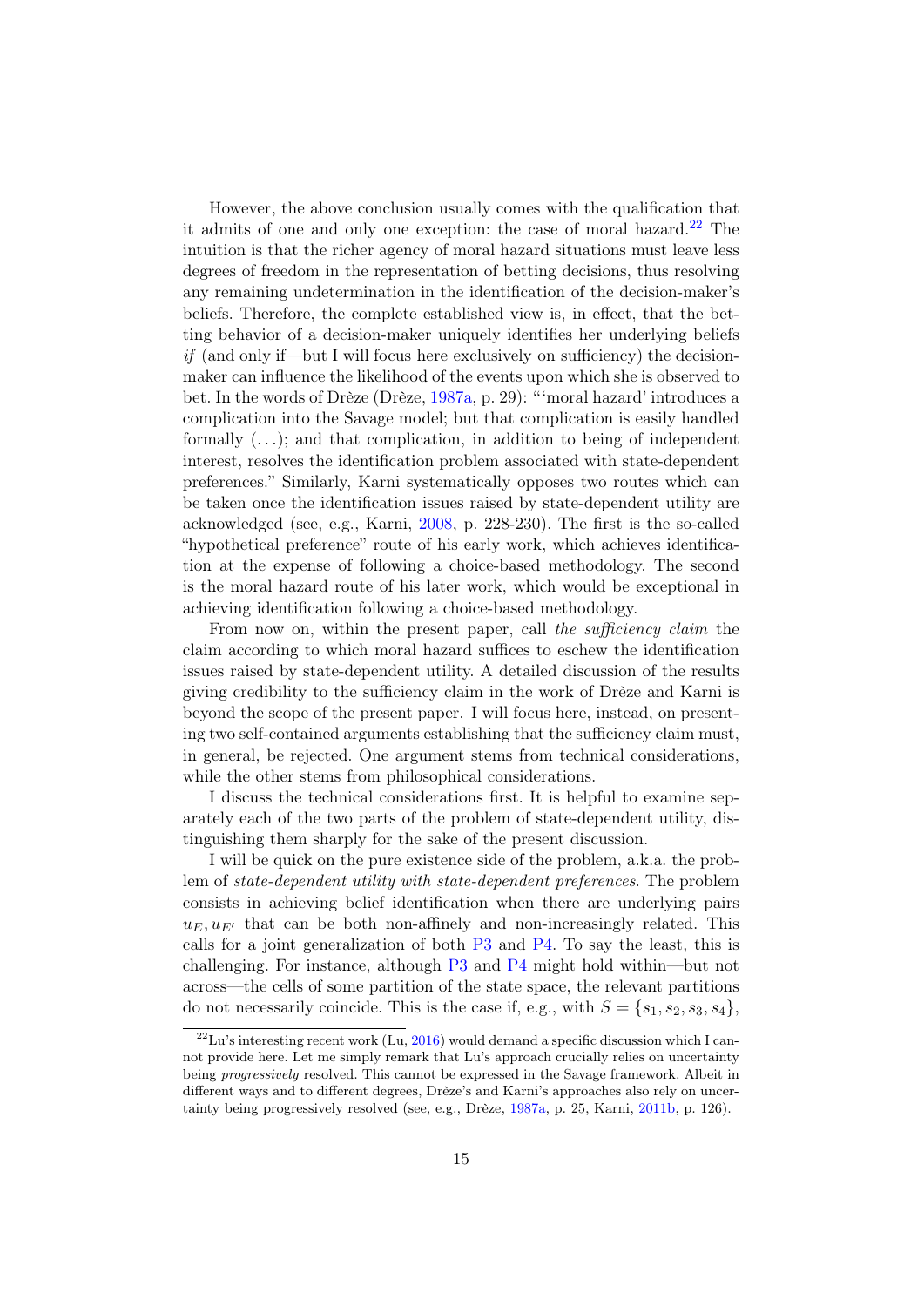$u_{s_1}(x) = x, u_{s_2}(x) = -x, u_{s_3}(x) = \sqrt{x}, \text{ and } u_{s_4}(x) = -\sqrt{x}.$  None of the rare attempts to generalize both [P3](#page-8-2) and [P4](#page-8-0) (see, in particular, Karni, [1992,](#page-22-10) Karni, [1993,](#page-22-11) and Hill, [2009\)](#page-22-12) can cope with this simple case. However, given the variety of non-affine transformations possible, it is the simplest of its class. Now, understood as in  $(1)$ , moral hazard requires  $P3$  and  $P4$  to hold as much as any other decision model (with the qualification given regarding  $P3$ on p. [9\)](#page-9-3). Accordingly, as regards solving the problem of state-dependent utility with state-dependent preferences, moral hazard is, in the Savage framework, in no better position than, say, the traditional subjective expected utility model, i.e., [\(1\)](#page-7-1) or [\(2\)](#page-8-5) when  $\Pi$  is a singleton.

What I want to dwell on is, rather, the pure uniqueness side of the problem, a.k.a. the problem of state-dependent utility without state-dependent preferences. As [\(3\)](#page-14-0) illustrates, the problem consists in achieving belief identification when all pairs  $u_F, u_{F'}$  are both affinely and increasingly related, but some are not associated with the same range, contrary to what is assumed in the typical state-independent uniqueness clause for u in  $(1), (2),$  $(1), (2),$  $(1), (2),$  $(1), (2),$ and the like. Here is the simplest kind of example showing that, understood as in [\(1\)](#page-7-1), moral hazard does not suffice to solve this problem. Assume that  $S = \{s_1, s_2, s_3\}$ . Assume further that by applying the variant of Alon and Schmeidler's theorem presented in the previous section, one obtains that the betting behavior of a given decision-maker can be represented as in [\(1\)](#page-7-1) with the set  $\Pi = {\pi | \pi(s_1) = \pi(s_3)}$  and some state-independent utility function  $u$ . Now, reasoning as in  $(3)$ , observe that the decision-maker's betting behavior is represented by  $\Pi = {\pi | \pi(s_1) = \pi(s_3)}$  and u if and only if it is represented by  $\Phi = {\pi \mid \pi(s_1) = \frac{1}{3}\pi(s_3)}$  and  $u_s$  defined state-wise as follows:  $u_{s_1}(x) = 2u(x), u_{s_2}(x) = u(x),$  and  $u_{s_3}(x) = \frac{2}{3}u(x)$ . This follows from the fact that, for any bet  $f$ , and any probability value  $p$ ,

<span id="page-16-0"></span>(4) 
$$
pu(f(s_1)) + (1 - 2p)u(f(s_2)) + pu(f(s_3))
$$

$$
= \frac{1}{2}p \cdot 2u(f(s_1)) + (1 - 2p)u(f(s_2)) + \frac{3}{2}p \cdot \frac{2}{3}u(f(s_3)).
$$

The fact that the two representations contrasted above are behaviorally indistinguishable establishes that the problem of state-dependent utility without state-dependent preferences may apply even when the decision-maker can influence the likelihood of the events upon which she is observed to bet.

Drèze anticipated the technical consideration above, but misappreciated it, or so I argue, in one conceptually crucial respect. He (rightfully) remarks that under some assumptions,  $\Pi$  in [\(1\)](#page-7-1) will prove absolutely unique—i.e., unlike in  $(4)$ , no alternative state-dependent utility alternative to  $(1)$  will be available. This is whenever the stochastic matrix constituted by the elements of Π has full rank, i.e., it has as many linearly independent probability vectors as there are states in the state space (see, e.g., Drèze and Rustichini, [2004,](#page-21-4) p. 862, Thm. 6.11). Clearly, this condition is not satis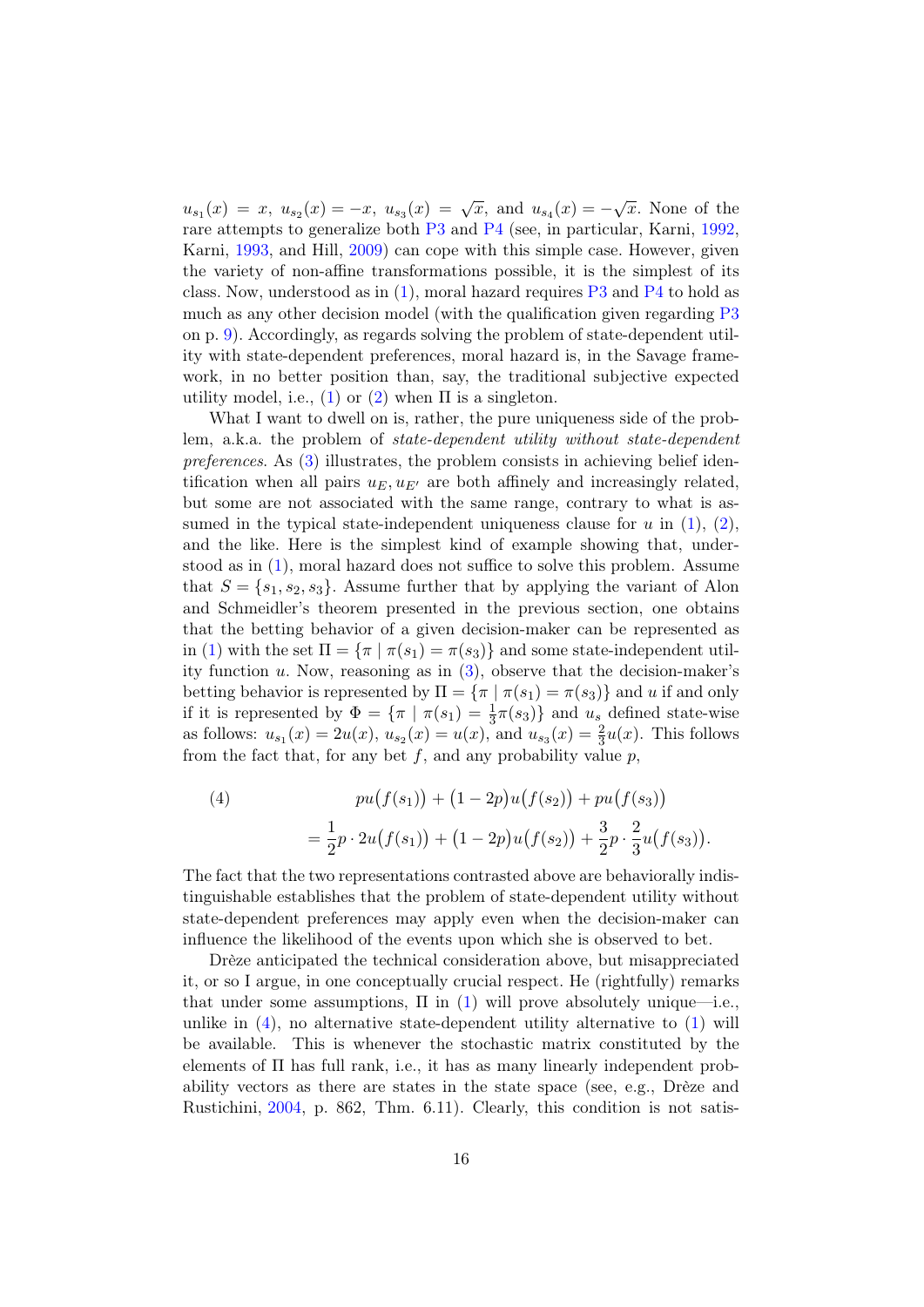fied in the preceding example—witness the linear relationship between  $\pi(s_1)$ and  $\pi(s_3)$ , whether in  $\Pi$  or in  $\Phi$ . In essence, Drèze interprets this as reinforcing his point that moral hazard is the key to solving the problem of state-dependent utility. He comments on the situation as follows: "the set  $[\Pi]$  is uniquely identified, and so are the units and origins of the utilities, if and only if  $[\Pi]$  is full-dimensional, i.e., if and only if the agent believes that (s)he can influence the probability of every state" (Drèze and Rustichini, [2004,](#page-21-4) p. 842). But, as the preceding example illustrates, this is partly incorrect. In this example, as no state has a fixed probability value across all the reachable probability measures, the agent does believe that she can influence the probability of every state. However, as I have detailed, the set  $\Pi$  is *not* uniquely identified.<sup>[23](#page-17-0)</sup> This means that, in the Savage framework, even making the extremely strong assumption that the decision-maker has full influence over the state space, moral hazard does not, in general, suffice to solve the problem of state-dependent utility.  $^{24}$  $^{24}$  $^{24}$ 

I now add independent, more philosophical, considerations regarding the sufficiency claim. Whatever the framework in which it is assessed, this claim is, I submit, misleading. This is because even when the betting behavior of the decision-maker can be related to one and only one set  $\Pi$ , this set  $\Pi$  is, by construction, a set of *action-dependent* probabilities.<sup>[25](#page-17-2)</sup> This simple but crucial remark does not apply when Π is arrived at from purely epistemic considerations, as under the usual interpretation of [\(2\)](#page-8-5). It means that any  $\pi \in \Pi$  describes what the decision-maker believes about the state of nature, given one particular way for her to try to exert her influence over it. Whether this dependency can be made explicit, like in Karni's work, or must be left implicit, like in Drèze's work and the present paper, is less important than the fact that it prevails in either case. As a result, the beliefs which the decision-maker holds about the state of nature end up inextricably linked with the beliefs which, rightly or wrongly, she holds about her own agency.

In some cases, namely, when the events make essential reference to the decision-maker's actions (as with  $E_1$  introduced in the previous section, on p. [8\)](#page-9-1), the link between beliefs and agency is literally inextricable. But even

<span id="page-17-0"></span><sup>&</sup>lt;sup>23</sup>If a row-stochastic matrix has full rank, then it has no constant column, but the converse does not hold. This invalidates the "if" direction of the last part of Drèze's comment.

<span id="page-17-1"></span> $24$ Notice that, under the assumptions of the present paper, even observing the actions might not lead to any progress in identification. Enriching the observable choice set from F to  $F \times A$  could give principled grounds to couple each  $\pi \in \Pi$  with some  $a \in A$ , and lead to the construction of a set of  $\pi_a \in \Pi \times A$ . But the identification issues illustrated by [\(4\)](#page-16-0) apply with respect to a set of  $\pi_a \in \Pi \times A$ , no less than a set of  $\pi \in \Pi$ .

<span id="page-17-2"></span><sup>&</sup>lt;sup>5</sup>Action-dependent probabilities are not probabilities about one's actions. Thus neither Drèze or Karni, nor myself need to disagree with the philosophical claim according to which "[a]ny adequate  $(\ldots)$  decision model must not explicitly or implicitly contain any subjective probabilities for acts" (Spohn, [1977,](#page-23-10) p. 114; see also Levi, [1993](#page-23-11) and Gaifman, [1999\)](#page-22-13). The distinction between control and influence helps in further demystifying action-dependent probabilities, because skeptics tend to exclusively focus on cases of full control.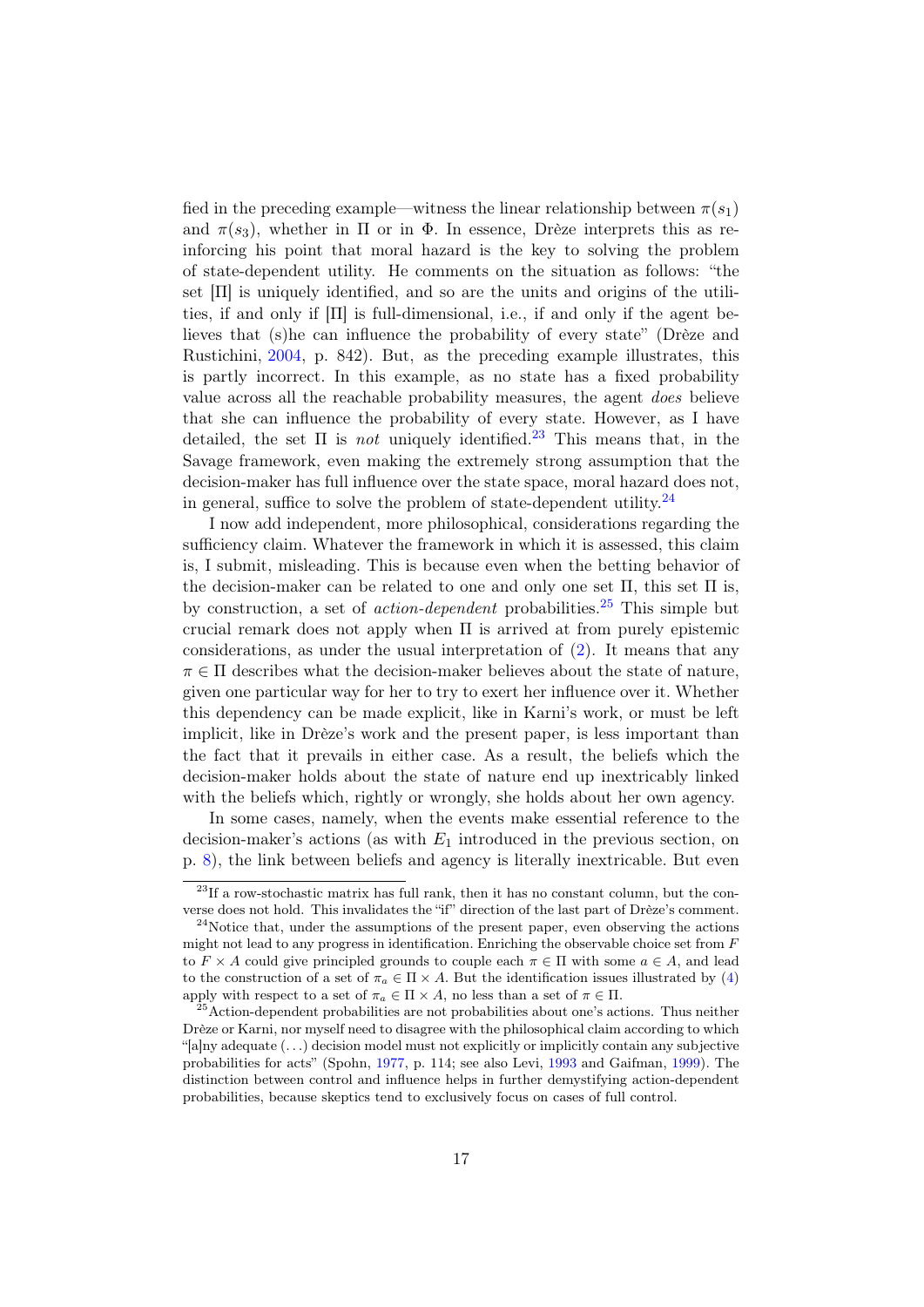when this link is in principle extricable (as with  $E_2$  in the previous section), there is no reason to assume that the two components can actually be disentangled. Such would be the case if, from the set  $\Pi$ , one had a principled way of picking or, alternatively, constructing one and only one distinguished probability measure  $\pi^*$  that would capture the decision-maker's *action-independent* beliefs about the state of nature.<sup>[26](#page-18-0)</sup> At least when the influencing actions are not observable, as in the present paper and the standard understanding of the problem of moral hazard, there is no reason to hope that this new identification problem can be solved. Therefore, at the end of the day, one has essentially traded one identification problem for another.

However, it cannot be emphasized enough that the problem of statedependent utility would be genuinely solved only if this new identification problem could be solved. This is because there is no doubt that the initial identification program pertains to action-independent beliefs. Otherwise, some of the motivations for identifying beliefs rather than merely predicting behavior (as advocated in, e.g., Nau, [2001\)](#page-23-12) would be undermined. Such is the case, for instance, of the simple but key idea according to which the decisionmaker's beliefs can be used in someone else's decision-making, e.g., the observer's (see, e.g., Drèze and Rustichini, [2004,](#page-21-4) p. 848-849). I therefore conclude that, in the present state of decision theory, where no moral hazard identification strategy leads to a unique action-independent probability measure, it is misleading to present moral hazard as offering a solution to the identification issues raised by state-dependent utility.

Thus, Drèze may not be pointing to the most significant limitation of the approach which he pioneered when he (rightfully) highlights (Drèze and Rustichini, [2004,](#page-21-4) p. 848): "[i]ts realm of application remains limited, of course, by the extent to which states are subject to moral hazard. For states lying entirely outside the [influence] of the agent, like the weather or macroeconomic realisations, this approach is of no use. $127$  $127$  Even when all the states are under the influence of the decision-maker, so that perhaps some identification can be achieved, there remains the equally important question of understanding what, really, is identified. Because of the very nature of the proposed identification strategy, this has become obscure along the way.

<span id="page-18-0"></span><sup>&</sup>lt;sup>26</sup>The representation in Karni, [2011b](#page-23-3) features an action-independent probability measure (see Eq. 2, p. 129). But it is over some signals which the decision-maker receives in a first step, not the events which she can influence in a second step. The representation in Karni, [2011a](#page-23-2) also features an action-independent probability measure, with deeper foundations. This important paper would deserve a specific discussion, which I cannot provide here. I can only highlight that it crucially relies on a profound transformation of the very notion of a state space and, thereby, of what "action-independence" can mean.

<span id="page-18-1"></span> $27\,\text{For terminologyical consistency, I have substituted "influence" for "control" in original.}$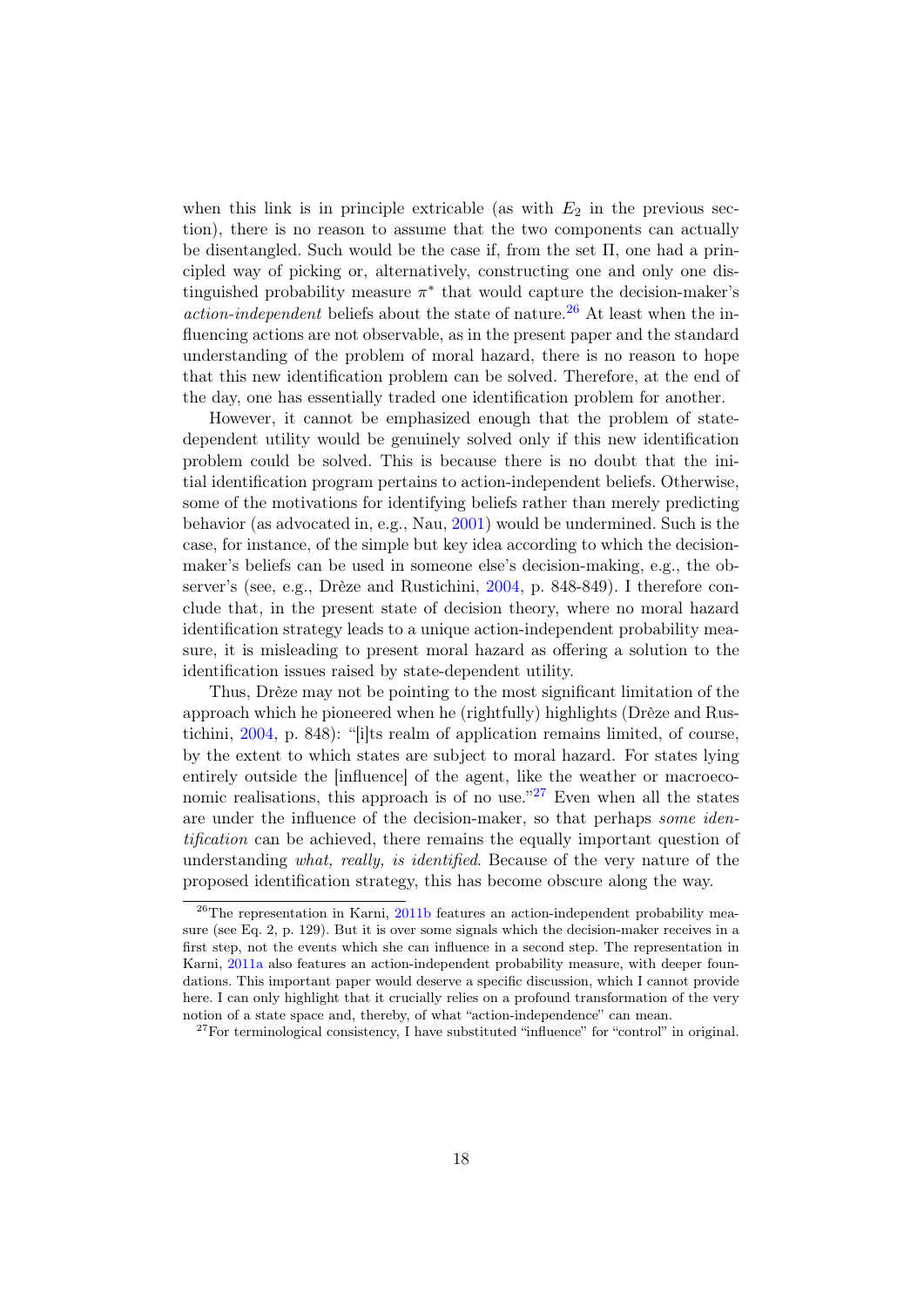### Conclusion

In this paper, I have investigated the betting behavior of a decision-maker who has the capacity—or so she thinks—to affect the likelihood of the events upon which she is offered to bet. In decision theory, this is best known as a case of moral hazard. Such cases have been the object of some interest in themselves, as well as in connection with the identification issues raised by state-dependent utility.

First, I have sketched the first systematic axiomatic analysis of moral hazard in Savage's purely subjective framework. I have shown that a particularly simple form of moral hazard amounts to a multi-prior structure coupled with an uncertainty seeking evaluation. This makes transparent that, from an observational and a descriptive point of view, there need to be no incompatibility between moral hazard and the Savage framework. This importantly qualifies the incompatibility view that is ubiquitous in decision theory, especially in the causal decision theory literature, where it seems to be held across a wide spectrum of otherwise conflicting philosophical positions. By and large, the pre-existing results of Drèze and Karni could have sufficed to suggest that the incompatibility view calls for qualifications. But this is now established in all necessary details, thanks to the dedicated analysis which I have provided in the Savage framework.

Second, I have offered grounds to reject another influential view, endorsed by Drèze, Karni, and fellow economists, to the effect that moral hazard suffices to eschew the identifications issues raised by state-dependent utility. Still based on the simple form of moral hazard above, I have shown that these issues can arise in the Savage framework even when the decision-maker has the capacity to affect the likelihood of the events of interest—indeed, even when she has such capacity over all the events of interest. I have also argued that, because moral hazard situations lead to the elicitation of beliefs that are about both the state of nature and the decision-maker's assessment of her potential influence over it, it is philosophically misguided to hope that they can genuinely solve the identification issues raised by state-dependent utility. In lieu of a solution, this amounts to trading an identification problem for another, with no compelling progress along the way.

## <span id="page-19-0"></span>Appendix A.1

Take  $E_1$  and  $E_3$ , as introduced on p. [8.](#page-9-1)  $E_1$  is under the control of the decision maker. Departing from the assumption that actions do not have variable intrinsic utilities, assume now that this control is exerted thanks to some action a, the disutility of which increases with the probability of  $E_1$ ,  $\pi(E_1)$ . For simplicity, assume that this disutility is separable from the utility of the payoffs, with, say,  $u(a) = -20\pi(E_1)$ . By contrast with  $E_1, E_3$  is not under the influence of the decision-maker, so that no utility cost is associated with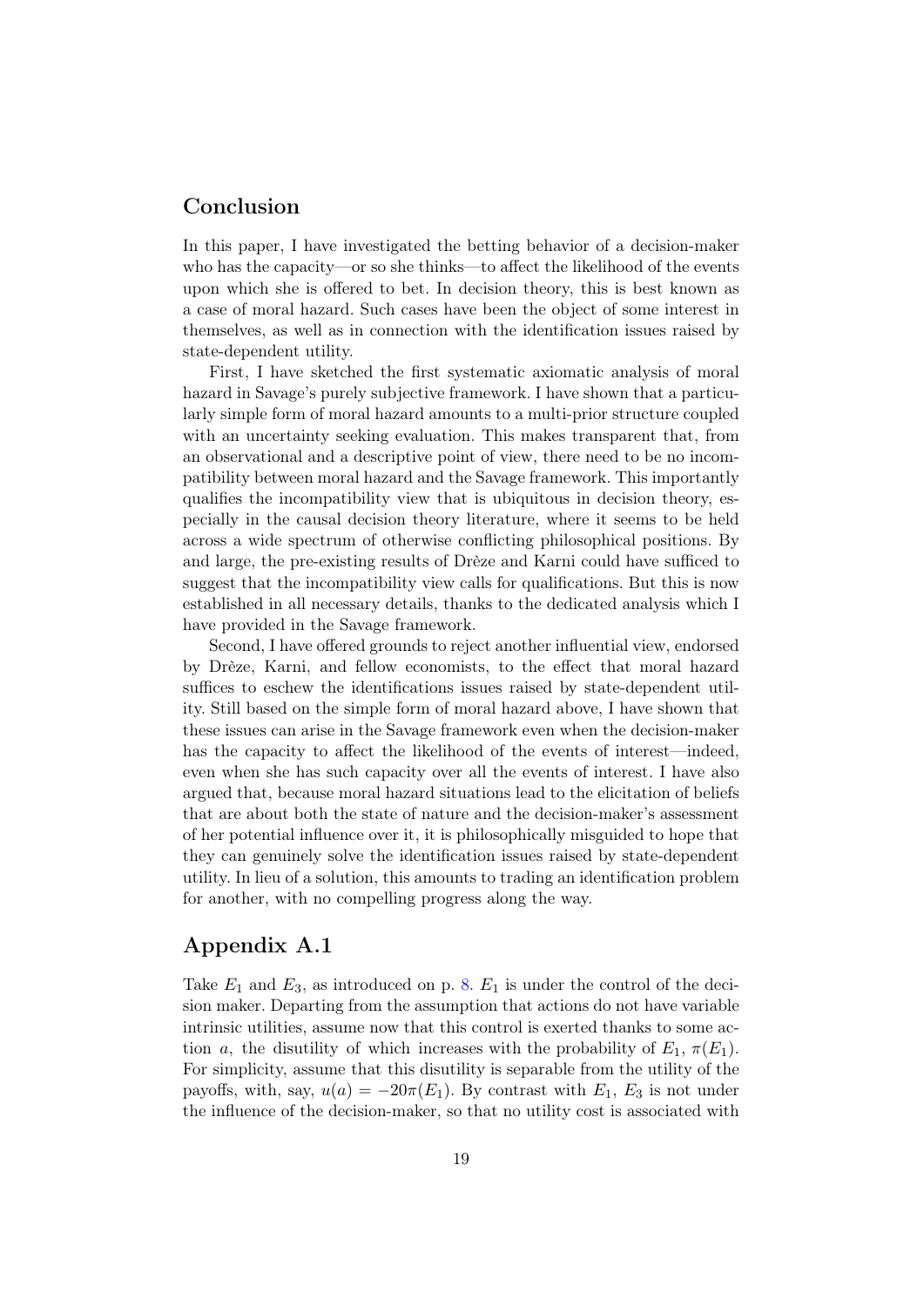it. Finally, assume that the payoffs of the bets introduced below are utility numbers, in the sense that the decision-maker has a linear utility function for money. (The topic demands cardinal assumptions.) Then, one can check that the decision-maker will make the following betting decisions, which taken to-gether constitute a violation of [P4:](#page-8-0)  $100 \succ 0$ ,  $50 \succ 40$ ,  $100E_10 \succ 100E_30$ , and  $50E_140 \prec 50E_340$ . This proves that not all forms of moral hazard respect [P4.](#page-8-0)

## <span id="page-20-1"></span>Appendix A.2

This appendix lists the axioms which Alon and Schmeidler used to provide an axiomatization for  $(2)$  (see Alon and Schmeidler, [2014\)](#page-21-6).<sup>[28](#page-20-2)</sup>

<span id="page-20-0"></span>

| A <sub>0</sub> | S is non-empty, $X$ is a connected topological space,<br>and $F$ is endowed with the product topology.                                                                                                                                                                                                                                                                                                                                     |
|----------------|--------------------------------------------------------------------------------------------------------------------------------------------------------------------------------------------------------------------------------------------------------------------------------------------------------------------------------------------------------------------------------------------------------------------------------------------|
| A <sub>1</sub> | $\succeq$ is transitive and complete.                                                                                                                                                                                                                                                                                                                                                                                                      |
| A <sub>2</sub> | $\succcurlyeq$ is continuous, i.e., for all $f \in F$ , the sets $\{g \in F \mid g \succ f\}$<br>and $\{g \in F \mid g \prec f\}$ are open in the product topology.                                                                                                                                                                                                                                                                        |
| A3             | There is an essential event, i.e., there exists $E \in \Sigma$ ,<br>and $x, y \in X$ , such that $x \succ xEy \succ y$ .                                                                                                                                                                                                                                                                                                                   |
| A4             | $\succeq$ respects state-wise dominance, i.e., for all $f, g \in F$ ,<br>if $f(s) \ge g(s)$ for all $s \in S$ , then $f \ge g$ .                                                                                                                                                                                                                                                                                                           |
| A <sub>5</sub> | $\succeq$ respects binary co-monotonic trade-off consistency, i.e.,<br>for all $a, b, c, d, w, x, y, z \in X$ , and $E, E' \in \Sigma$ , if $aEw \sim bEx$<br>and $cEw \sim dEx$ , and $aE'y \sim bE'z$ , then $cE'y \sim dE'z$ ,<br>${aEw,bEx, cEw, dEx}$ and ${aE'y,bE'z, cE'y, dE'z}$ being<br>sets of co-monotonic bets, $E$ being non-null on the maximal<br>co-monotononic extension of the first set, $E'$ , on that of the second. |
| A <sub>6</sub> | $\succcurlyeq$ displays uncertainty aversion, i.e., for all $f, g, h \in F$ ,<br>if $f \succcurlyeq g$ , and $f(s)h(s)\widehat{\sim}h(s)g(s)$ for all $s \in S$ , then $h \succcurlyeq g$ .                                                                                                                                                                                                                                                |
| A7             | $\succcurlyeq$ respects certainty independence, i.e., for all $f, g \in F$ ,<br>and $w, x, y \in X$ , if $wx \widehat{\sim} xy$ , and $f(s)g(s) \widehat{\sim} g(s)y$ for all $s \in S$ ,<br>then $g \sim x$ if and only if $f \sim w$ .                                                                                                                                                                                                   |
| A8             | $\succcurlyeq$ respects certainty co-variance, i.e., for all $f, g \in F$ ,<br>and $x, y \in X$ , if $f(s)g(s)$ $\widehat{\sim} xy$ for all $s \in S$ ,<br>then $f \sim x$ if and only if $g \sim y$ .                                                                                                                                                                                                                                     |

<span id="page-20-2"></span><sup>&</sup>lt;sup>28</sup>Recall that the abbreviation  $\widehat{\sim}$  has been introduced on p. [11.](#page-11-1)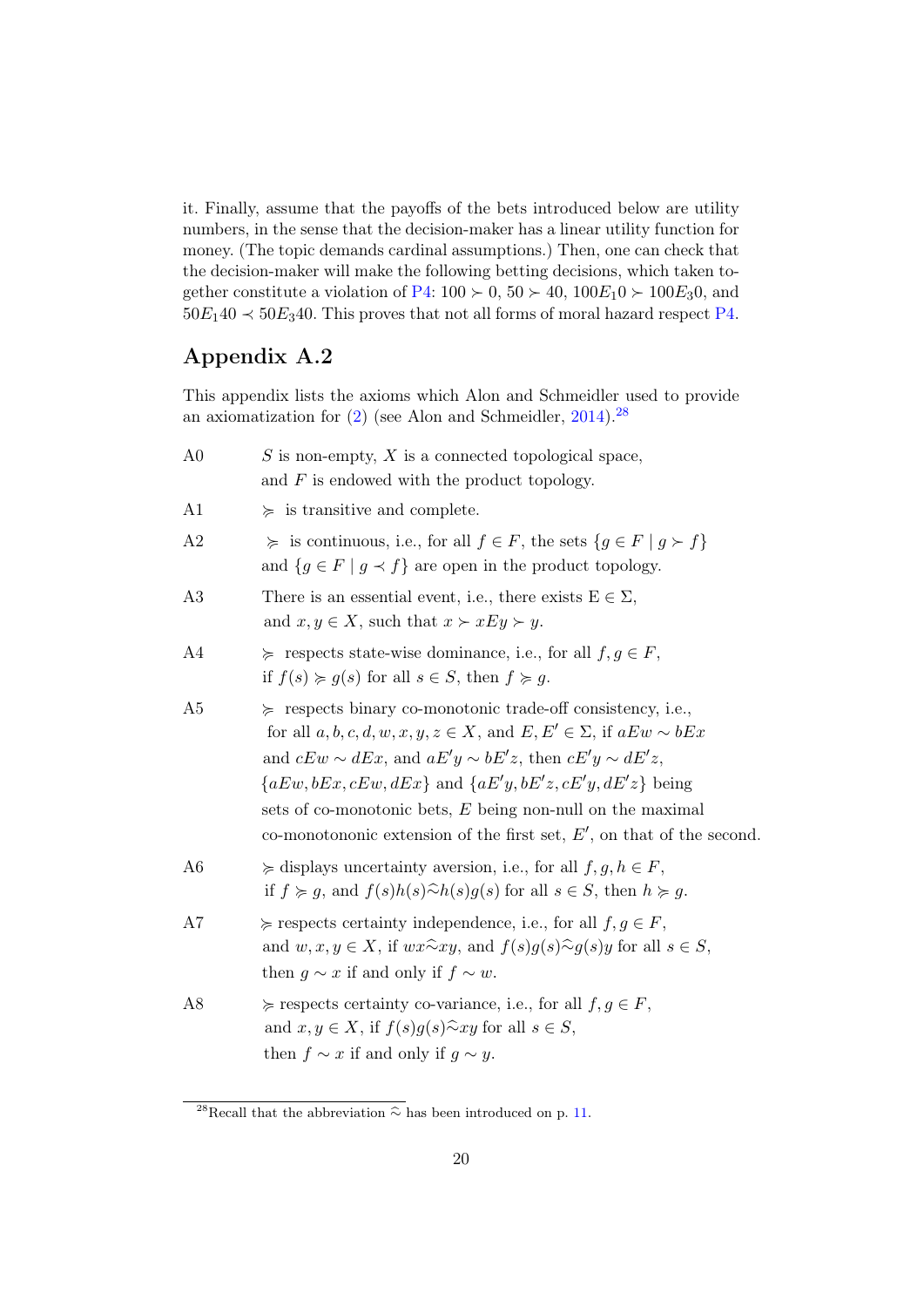#### References

- <span id="page-21-9"></span>Alon, S. (2015): "Worst-Case Expected Utility", Journal of Mathematical Economics, 60, 43–48.
- <span id="page-21-6"></span>Alon, S., and D. Schmeidler (2014): "Purely Subjective Maxmin Expected Utility", Journal of Economic Theory, 152, 382–412.
- <span id="page-21-5"></span>Anscombe, F., and R. Aumann (1963): "A Definition of Subjective Probability", The Annals of Mathematical Statistics, 34(1), 199–205.
- <span id="page-21-11"></span>Baccelli, J. (2017): "Do Bets Reveal Beliefs?", Synthese, 194(9), 3393– 3419.
- <span id="page-21-10"></span>Cerreia-Vioglio, S., F. Maccheroni, M. Marinacci, and L. Montrucchio (2011): "Uncertainty Averse Preferences", Journal of Economic Theory, 146(4), 1275–1330.
- <span id="page-21-12"></span>Dillenberger, D., A. Postlewaite, and K. Rozen (2017): "Optimism and Pessimism with Expected Utility", Journal of the European Economic Association, 15(5), 1158–1175.
- <span id="page-21-2"></span>Drèze, J. (1961): "Les fondements logiques de la probabilité subjective et de l'utilité", La décision. Colloques Internationaux du Centre National de la Recherche Scientifique, pp. 73–87.

<span id="page-21-1"></span>(1987a): "Decision Theory with Moral Hazard and State-Dependent Preferences", in Essays on Economic Decisions under Uncertainty, ed. by J. Drèze, pp. 23–89. Cambridge: Cambridge University Press.

<span id="page-21-3"></span>(1987b): "Logical Foundations of Cardinal Utility and Subjective Probability", in Essays on Economic Decisions under Uncertainty, ed. by J. Drèze, pp. 90–104. Cambridge: Cambridge University Press.

<span id="page-21-0"></span>DRÈZE, J., AND A. RUSTICHINI (1999): "Moral Hazard and Conditional Preferences", Journal of Mathematical Economics, 31(2), 159–181.

<span id="page-21-4"></span>(2004): "State-Dependent Utility Theory", in Handbook of Utility Theory, Volume II: Extensions, ed. by S. Barbera, P. Hammond, and C. Seidl, pp. 839–892. Boston: Kluwer Academic Press.

- <span id="page-21-7"></span>Ellsberg, D. (1961): "Risk, Ambiguity, and the Savage Axioms", The Quarterly Journal of Economics, 75(4), 643–669.
- <span id="page-21-8"></span>EPSTEIN, L., AND M. LE BRETON (1993): "Dynamically Consistent Beliefs Must Be Bayesian", Journal of Economic Theory, 61(1), 1–22.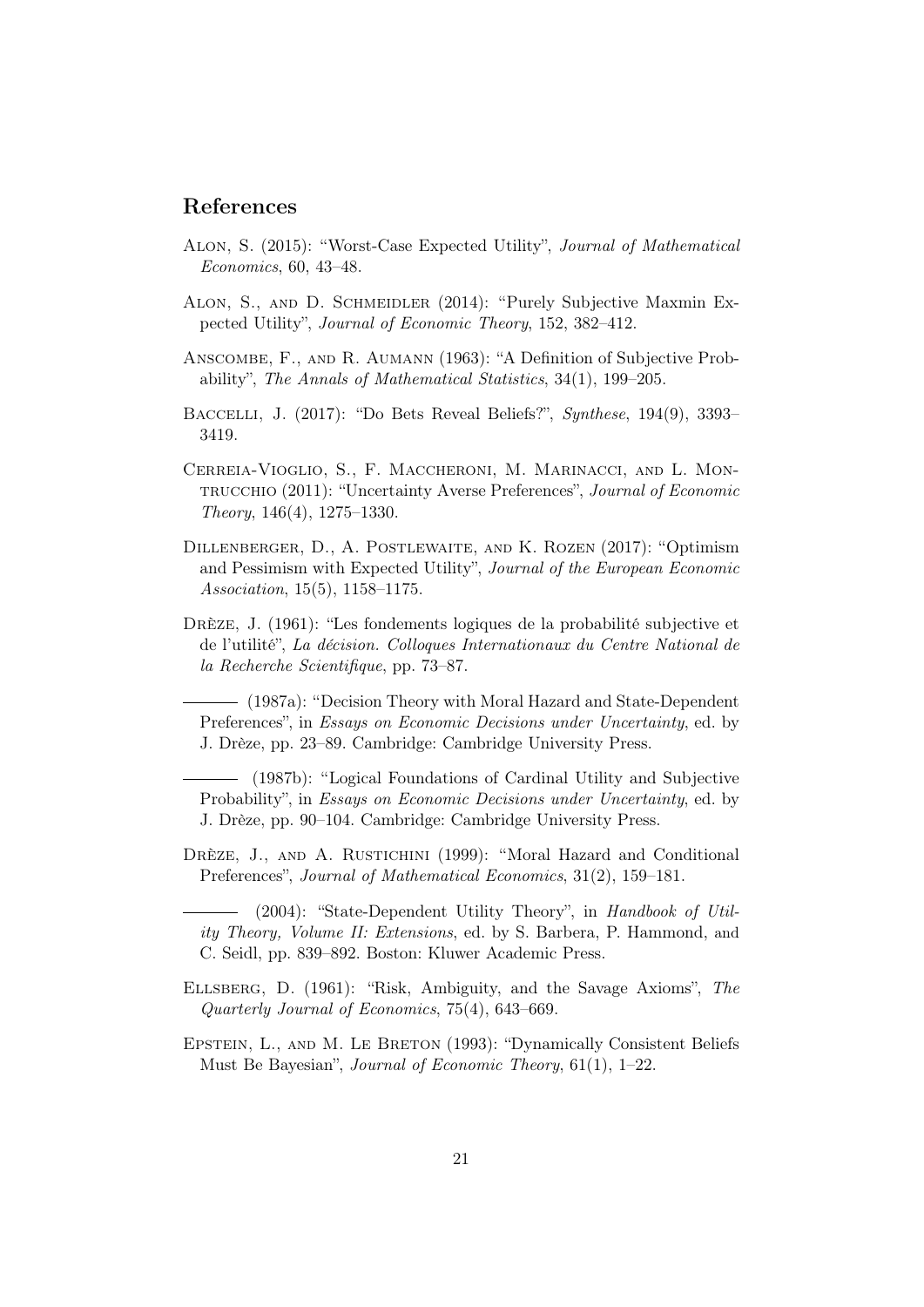- <span id="page-22-9"></span>Finkelstein, A., E. Luttmer, and M. Notowidigdo (2013): "What Good is Wealth without Health? The Effect of Health on the Marginal Utility of Consumption", Journal of the European Economic Association, 11(1), 221–258.
- <span id="page-22-8"></span>Fishburn, P. (1970): Utility Theory for Decision Making. New York: Wiley.
- <span id="page-22-13"></span>Gaifman, H. (1999): "Self-Reference and the Acyclicity of Rational Choice", Annals of Pure and Applied Logic, 96(1-3), 117–140.
- <span id="page-22-0"></span>Ghirardato, P., and M. Marinacci (2001): "Risk, Ambiguity, and the Separation of Utility and Beliefs", Mathematics of Operations Research, 26(4), 864–890.
- <span id="page-22-6"></span>Gilboa, I., and D. Schmeidler (1989): "Maxmin Expected Utility with Non-Unique Prior", Journal of Mathematical Economics, 18(2), 141–153.
- <span id="page-22-1"></span>HART, O., AND B. HÖLMSTROM (1987): "The Theory of Contracts", in Advances in Economic Theory, ed. by T. Bewley, pp. 71–155. Cambridge: Cambridge University Press.
- HART, S., S. MODICA, AND D. SCHMEIDLER (1994): "A Neo<sup>2</sup> Bayesian Foundation of the Maxmin Value for Two-Person Zero-Sum Games", International Journal of Game Theory, 23(4), 347–358.
- <span id="page-22-12"></span>HILL, B. (2009): "When Is There State Independence?", Journal of Economic Theory, 144(3), 1119–1134.
- <span id="page-22-4"></span>JEFFREY, R. (1965): The Logic of Decision. New York: McGraw-Hill Book Company (First Edition).

<span id="page-22-5"></span>(1983): The Logic of Decision. Chicago: Chicago University Press (Second Edition).

- <span id="page-22-3"></span>Joyce, J. (1999): The Foundations of Causal Decision Theory. New York: Cambridge University Press.
- <span id="page-22-10"></span>KARNI, E. (1992): "Subjective Probabilities and Utility with Event-Dependent Preferences", Journal of Risk and Uncertainty, 5(2), 107–125.

<span id="page-22-11"></span>(1993): "Subjective Expected Utility Theory with State-Dependent Preferences", Journal of Economic Theory, 60(2), 428-438.

<span id="page-22-7"></span> $-$  (1996): "Probabilities and Beliefs", *Journal of Risk and Uncertainty*, 13(3), 249–262.

<span id="page-22-2"></span>(2006): "Subjective Expected Utility Theory without States of the World", Journal of Mathematical Economics, 42(3), 325–342.